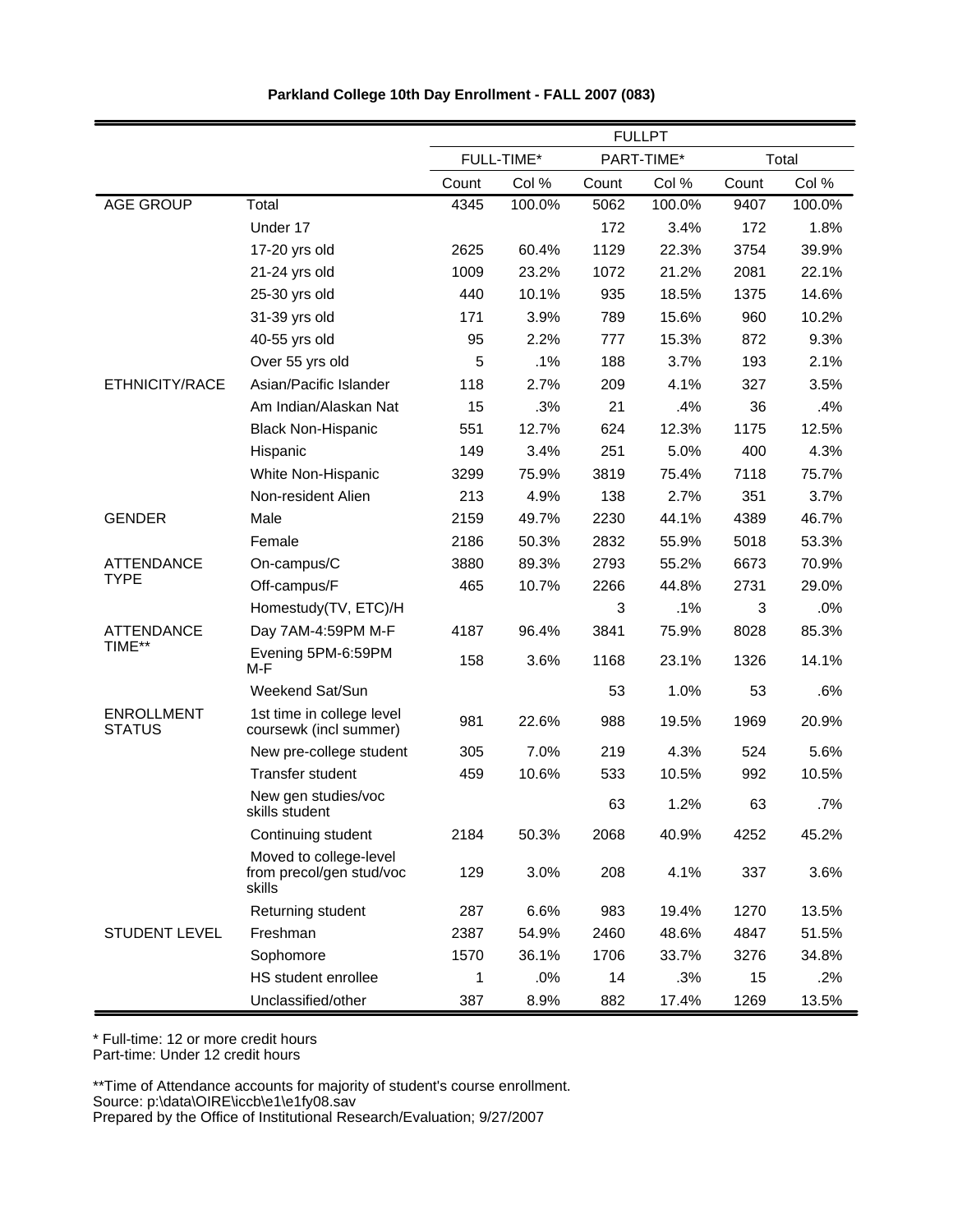|                                       |                                                              |       |            |       | <b>FULLPT</b> |                |        |
|---------------------------------------|--------------------------------------------------------------|-------|------------|-------|---------------|----------------|--------|
|                                       |                                                              |       | FULL-TIME* |       | PART-TIME*    |                | Total  |
|                                       |                                                              | Count | Col %      | Count | Col %         | Count          | Col %  |
| <b>RESIDENCY</b>                      | In-district                                                  | 3014  | 69.4%      | 3743  | 73.9%         | 6757           | 71.8%  |
|                                       | Out-of-district                                              | 1075  | 24.7%      | 1146  | 22.6%         | 2221           | 23.6%  |
|                                       | State correct Inst                                           |       |            | 1     | .0%           | 1              | .0%    |
|                                       | Out-of-stat                                                  | 58    | 1.3%       | 63    | 1.2%          | 121            | 1.3%   |
|                                       | <b>Foreign Country</b>                                       | 198   | 4.6%       | 109   | 2.2%          | 307            | 3.3%   |
| <b>STUDENT</b>                        | Prepare for transfer                                         | 126   | 2.9%       | 424   | 8.4%          | 550            | 5.8%   |
| <b>INTENT</b>                         | Improve skills for present<br>job                            | 13    | .3%        | 105   | 2.1%          | 118            | 1.3%   |
|                                       | Prepare for job<br>immediately after com<br>college          | 86    | 2.0%       | 438   | 8.7%          | 524            | 5.6%   |
|                                       | Prepare for GED/improve<br>basic ac skills                   | 3     | .1%        | 21    | .4%           | 24             | .3%    |
|                                       | Personal interest - not<br>career oriented                   | 19    | .4%        | 126   | 2.5%          | 145            | 1.5%   |
|                                       | Other or unknown                                             | 4098  | 94.3%      | 3948  | 78.0%         | 8046           | 85.5%  |
| <b>ENROLLMENT</b><br><b>OBJECTIVE</b> | Complete one or several<br>courses                           | 474   | 10.9%      | 2720  | 53.7%         | 3194           | 34.0%  |
|                                       | Complete a Certificate                                       | 86    | 2.0%       | 324   | 6.4%          | 410            | 4.4%   |
|                                       | Complete Assoc degree                                        | 3785  | 87.1%      | 2018  | 39.9%         | 5803           | 61.7%  |
| <b>TRANSFER</b>                       | NOT planning transfer                                        | 4205  | 96.8%      | 4519  | 89.3%         | 8724           | 92.7%  |
| <b>PLANS</b>                          | YES, planning transfer                                       | 140   | 3.2%       | 543   | 10.7%         | 683            | 7.3%   |
| <b>JTPA</b>                           | All other                                                    | 4345  | 100.0%     | 5062  | 100.0%        | 9407           | 100.0% |
| <b>HIGHEST DEG</b>                    | Assoc Deg/A                                                  | 31    | .7%        | 150   | 3.0%          | 181            | 1.9%   |
| <b>EARNED</b>                         | Bachelor Deg/B                                               | 27    | .6%        | 273   | 5.4%          | 300            | 3.2%   |
|                                       | Certificate/C                                                | 19    | .4%        | 54    | 1.1%          | 73             | .8%    |
|                                       | Doctoral/D                                                   |       |            | 18    | .4%           | 18             | .2%    |
|                                       | GED/G                                                        | 78    | 1.8%       | 136   | 2.7%          | 214            | 2.3%   |
|                                       | High School Dip/H                                            | 3571  | 82.2%      | 2529  | 50.0%         | 6100           | 64.8%  |
|                                       | Master Deg/M                                                 | 8     | .2%        | 97    | 1.9%          | 105            | 1.1%   |
|                                       | None/N                                                       | 16    | .4%        | 93    | 1.8%          | 109            | 1.2%   |
|                                       | Other/O                                                      | 42    | 1.0%       | 63    | 1.2%          | 105            | 1.1%   |
|                                       | First Prof (Dental,<br>Law, etc)/P                           | 1     | .0%        | $\,6$ | .1%           | $\overline{7}$ | .1%    |
|                                       | Passed one college-level<br>course but did not<br>graduate/S | 317   | 7.3%       | 316   | 6.2%          | 633            | 6.7%   |
|                                       | Unknown/U                                                    | 235   | 5.4%       | 1327  | 26.2%         | 1562           | 16.6%  |
|                                       | Total                                                        | 4345  | 100.0%     | 5062  | 100.0%        | 9407           | 100.0% |

\* Full-time: 12 or more credit hours

Part-time: Under 12 credit hours

\*\*Time of Attendance accounts for majority of student's course enrollment.

Source: p:\data\OIRE\iccb\e1\e1fy08.sav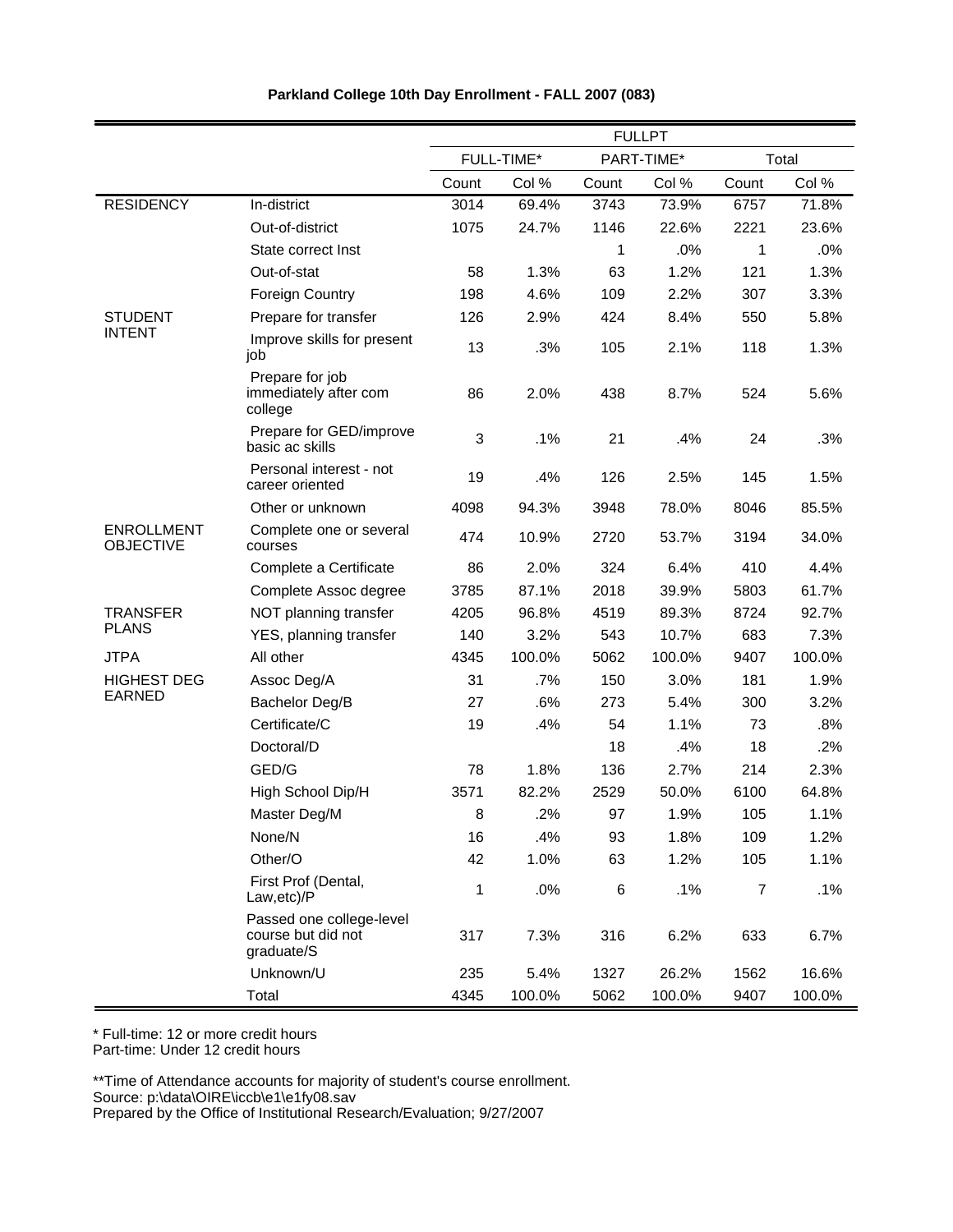| Parkland College 10th Day Enrollment - FALL 2007 (083) |  |
|--------------------------------------------------------|--|
|--------------------------------------------------------|--|

|                                 |                            | <b>FULLPT</b> |            |            |        |       |        |
|---------------------------------|----------------------------|---------------|------------|------------|--------|-------|--------|
|                                 |                            |               | FULL-TIME* | PART-TIME* |        | Total |        |
|                                 |                            | Count         | Col %      | Count      | Col %  | Count | Col %  |
| <b>ATHLETIC</b>                 | Total                      | 4345          | 100.0%     | 5062       | 100.0% | 9407  | 100.0% |
| <b>AID</b>                      | No Financial Assistance    | 4172          | 96.0%      | 5057       | 99.9%  | 9229  | 98.1%  |
|                                 | <b>Scholarship Athlete</b> | 173           | 4.0%       | 5          | .1%    | 178   | 1.9%   |
| <b>SPORT</b>                    | Not a Scholarship Athlete  | 4172          | 96.0%      | 5057       | 99.9%  | 9229  | 98.1%  |
| <b>W/ATHLETIC</b><br><b>AID</b> | Basketball                 | 30            | $.7\%$     | 1          | .0%    | 31    | .3%    |
|                                 | Baseball (not soft)        | 28            | .6%        | 1          | .0%    | 29    | .3%    |
|                                 | All other sports           | 115           | 2.6%       | 3          | .1%    | 118   | 1.3%   |
|                                 | Total                      | 4345          | 100.0%     | 5062       | 100.0% | 9407  | 100.0% |

\* Full-time: 12 or more credit hours Part-time: Under 12 credit hours

\*\*Time of Attendance accounts for majority of student's course enrollment. Source: p:\data\OIRE\iccb\e1\e1fy08.sav Prepared by the Office of Institutional Research/Evaluation; 9/27/2007

#### **Parkland College 10th Day Enrollment - FALL 2007 (083)**

|               |               |                |            |                | <b>FULLPT</b> |                |        |
|---------------|---------------|----------------|------------|----------------|---------------|----------------|--------|
|               |               |                | FULL-TIME* |                | PART-TIME*    |                | Total  |
|               |               | Count          | Col %      | Count          | Col %         | Count          | Col %  |
|               | Adams         | 3              | .1%        | $\overline{2}$ | .0%           | 5              | .1%    |
| <b>COUNTY</b> | Alexander     | 1              | .0%        | 1              | .0%           | $\overline{2}$ | .0%    |
|               | <b>Bond</b>   | 1              | .0%        | 1              | .0%           | $\overline{2}$ | .0%    |
|               | Boone         | $\overline{c}$ | .0%        | 1              | .0%           | 3              | .0%    |
|               | <b>Bureau</b> | $\overline{7}$ | .2%        | $\overline{7}$ | .1%           | 14             | .1%    |
|               | Calhoun       | 1              | .0%        | 1              | .0%           | $\overline{2}$ | .0%    |
|               | Carroll       |                |            | 3              | .1%           | 3              | .0%    |
|               | Cass          | 1              | .0%        | 3              | .1%           | $\overline{4}$ | .0%    |
|               | Champaign     | 2223           | 51.2%      | 3023           | 59.7%         | 5246           | 55.8%  |
|               | Christian     | 5              | .1%        | 6              | .1%           | 11             | .1%    |
|               | Clark         | 4              | .1%        | $\overline{2}$ | .0%           | 6              | .1%    |
|               | Clay          | 1              | .0%        | 1              | .0%           | $\overline{c}$ | .0%    |
|               | Clinton       | 1              | .0%        |                |               | 1              | .0%    |
|               | Coles         | 13             | .3%        | 15             | .3%           | 28             | .3%    |
|               | Cook          | 340            | 7.8%       | 469            | 9.3%          | 809            | 8.6%   |
|               | Crawford      | 4              | .1%        | 8              | .2%           | 12             | $.1\%$ |
|               | Cumberland    |                |            | $\overline{7}$ | .1%           | $\overline{7}$ | .1%    |
|               | De Kalb       | 6              | .1%        | 1              | .0%           | $\overline{7}$ | $.1\%$ |
|               | De Witt       | 53             | 1.2%       | 51             | 1.0%          | 104            | 1.1%   |
|               | Douglas       | 205            | 4.7%       | 154            | 3.0%          | 359            | 3.8%   |

\* Full-time: 12 or more credit hours

Part-time: Under 12 credit hours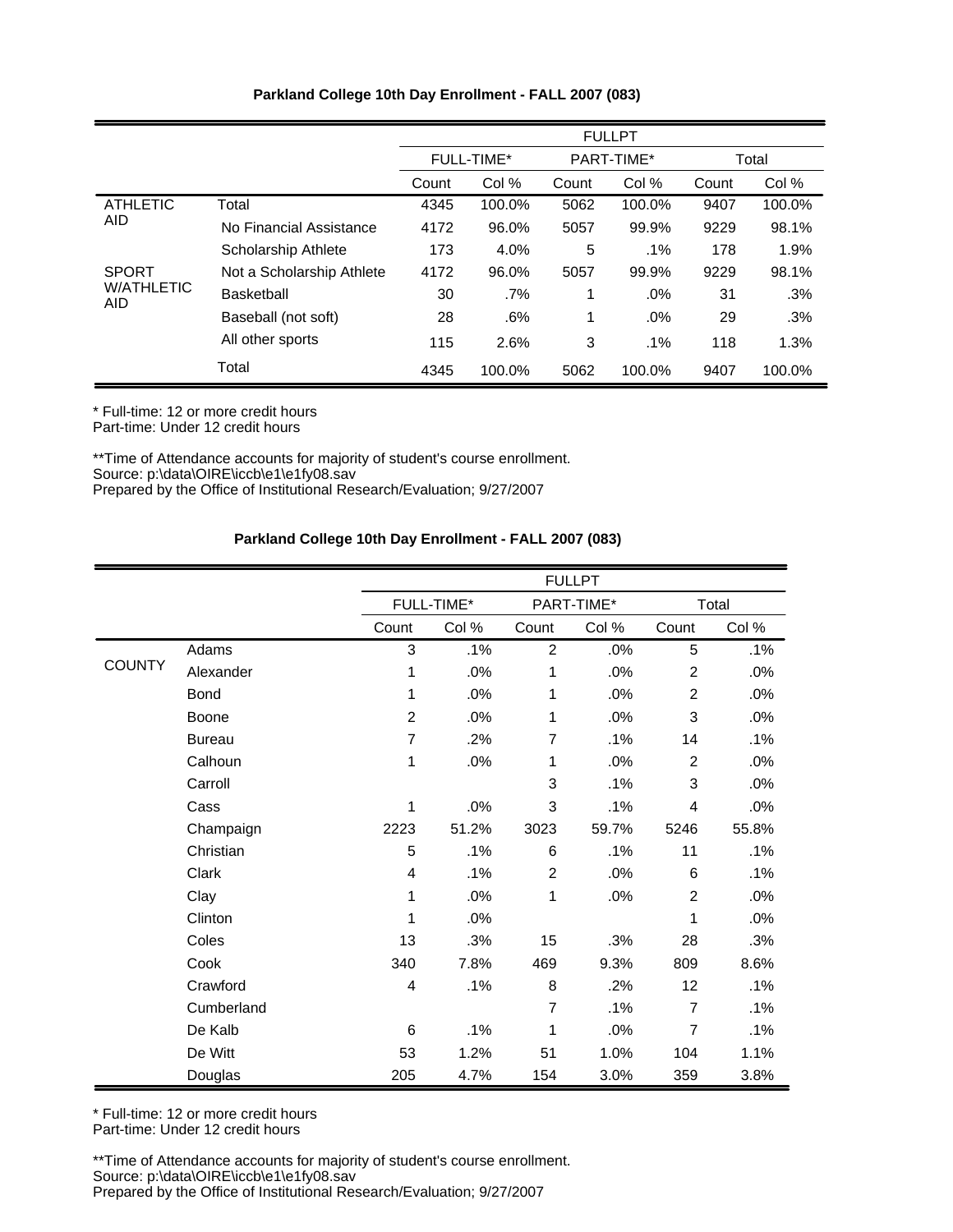|               |            |                         |            |                         | <b>FULLPT</b> |                |        |
|---------------|------------|-------------------------|------------|-------------------------|---------------|----------------|--------|
|               |            |                         | FULL-TIME* |                         | PART-TIME*    |                | Total  |
|               |            | Count                   | Col %      | Count                   | Col %         | Count          | Col %  |
|               | Du Page    | 36                      | .8%        | 53                      | 1.0%          | 89             | .9%    |
| <b>COUNTY</b> | Edgar      | 18                      | .4%        | 10                      | .2%           | 28             | .3%    |
|               | Edwards    | $\mathbf{1}$            | .0%        | $\overline{2}$          | .0%           | 3              | .0%    |
|               | Effingham  | 20                      | .5%        | $\boldsymbol{9}$        | .2%           | 29             | .3%    |
|               | Fayette    | 3                       | .1%        | $\overline{\mathbf{4}}$ | .1%           | $\overline{7}$ | .1%    |
|               | Ford       | 160                     | 3.7%       | 147                     | 2.9%          | 307            | 3.3%   |
|               | Fulton     | $\overline{c}$          | .0%        | $\overline{7}$          | .1%           | 9              | .1%    |
|               | Gallatin   |                         |            | $\mathbf 1$             | .0%           | $\mathbf{1}$   | .0%    |
|               | Greene     |                         |            | $\mathsf 3$             | .1%           | 3              | .0%    |
|               | Grundy     | $\mathbf 1$             | .0%        | $\mathbf 1$             | .0%           | $\overline{c}$ | .0%    |
|               | Hancock    |                         |            | 1                       | .0%           | $\mathbf{1}$   | .0%    |
|               | Henderson  | $\mathbf 1$             | .0%        |                         |               | 1              | .0%    |
|               | Henry      | 3                       | .1%        | 6                       | .1%           | 9              | .1%    |
|               | Iroquois   | 134                     | 3.1%       | 82                      | 1.6%          | 216            | 2.3%   |
|               | Jackson    | 5                       | .1%        | $\mathbf{1}$            | .0%           | 6              | .1%    |
|               | Jasper     | 3                       | .1%        | $\overline{c}$          | .0%           | 5              | .1%    |
|               | Jefferson  | $\mathbf{1}$            | .0%        |                         |               | $\mathbf{1}$   | .0%    |
|               | Jersey     |                         |            | $\mathbf 1$             | .0%           | $\mathbf{1}$   | .0%    |
|               | Kane       | 14                      | .3%        | 20                      | .4%           | 34             | .4%    |
|               | Kankakee   | 30                      | .7%        | 17                      | .3%           | 47             | .5%    |
|               | Kendall    | $\mathbf{1}$            | .0%        | $\overline{\mathbf{4}}$ | .1%           | 5              | .1%    |
|               | Knox       | $\overline{\mathbf{4}}$ | .1%        | $\overline{2}$          | .0%           | 6              | .1%    |
|               | Lake       | 42                      | 1.0%       | 35                      | .7%           | 77             | .8%    |
|               | La Salle   | $\overline{7}$          | .2%        | 8                       | .2%           | 15             | .2%    |
|               | Lawrence   | $\mathbf 2$             | .0%        |                         |               | $\overline{2}$ | .0%    |
|               | Lee        | $\mathbf{1}$            | .0%        | $\mathbf 1$             | .0%           | $\overline{c}$ | $.0\%$ |
|               | Livingston | 83                      | 1.9%       | 27                      | .5%           | 110            | 1.2%   |
|               | Logan      | 5                       | .1%        | 6                       | .1%           | 11             | .1%    |
|               | McDonough  | 3                       | .1%        | $\overline{\mathbf{c}}$ | .0%           | $\mathbf 5$    | .1%    |
|               | McHenry    | 10                      | .2%        | $\boldsymbol{7}$        | .1%           | 17             | .2%    |
|               | McLean     | 103                     | 2.4%       | 96                      | 1.9%          | 199            | 2.1%   |
|               | Macon      | 36                      | .8%        | 38                      | .8%           | 74             | .8%    |
|               | Macoupin   |                         |            | 5                       | .1%           | 5              | .1%    |
|               | Madison    | $\bf8$                  | .2%        | $10$                    | .2%           | 18             | .2%    |
|               | Marion     | $\overline{7}$          | .2%        | $\overline{\mathbf{c}}$ | .0%           | 9              | .1%    |
|               | Marshall   | $\mathbf 1$             | .0%        | $\mathbf 1$             | .0%           | $\overline{c}$ | .0%    |
|               | Mason      | 8                       | .2%        |                         |               | 8              | .1%    |
|               | Menard     | 3                       | .1%        | 6                       | .1%           | 9              | .1%    |
|               | Mercer     | 4                       | .1%        | $\mathbf 1$             | $.0\%$        | $\mathbf 5$    | .1%    |
|               | Monroe     | $\overline{c}$          | $.0\%$     | 5                       | .1%           | $\overline{7}$ | .1%    |

**Parkland College 10th Day Enrollment - FALL 2007 (083)**

Part-time: Under 12 credit hours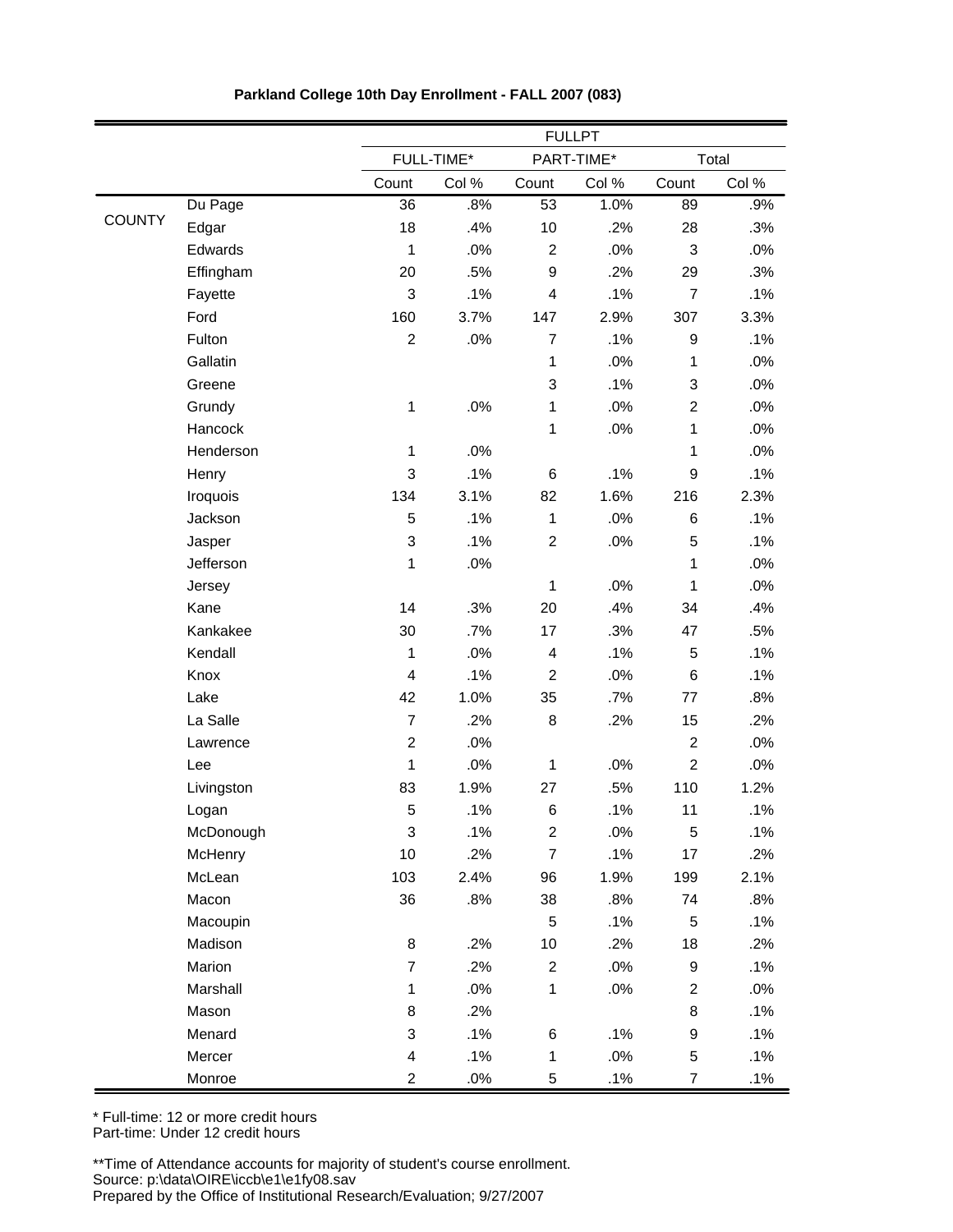|               |                         |                  |            |                         | <b>FULLPT</b> |                  |        |
|---------------|-------------------------|------------------|------------|-------------------------|---------------|------------------|--------|
|               |                         |                  | FULL-TIME* |                         | PART-TIME*    |                  | Total  |
|               |                         | Count            | Col %      | Count                   | Col %         | Count            | Col %  |
|               | Montgomery              | 4                | .1%        | $\overline{2}$          | .0%           | 6                | .1%    |
| <b>COUNTY</b> | Morgan                  | 6                | .1%        | 5                       | .1%           | 11               | .1%    |
|               | Moultrie                | 3                | .1%        | 3                       | .1%           | $\,6$            | .1%    |
|               | Ogle                    | 5                | .1%        | $\overline{c}$          | .0%           | $\overline{7}$   | .1%    |
|               | Peoria                  | 14               | .3%        | 33                      | .7%           | 47               | .5%    |
|               | Perry                   | $\mathbf 1$      | .0%        |                         |               | $\mathbf{1}$     | .0%    |
|               | Piatt                   | 208              | 4.8%       | 192                     | 3.8%          | 400              | 4.3%   |
|               | Putnam                  | 3                | .1%        | $\overline{2}$          | .0%           | $\mathbf 5$      | .1%    |
|               | Randolph                |                  |            | 3                       | .1%           | 3                | .0%    |
|               | Richland                |                  |            | $\overline{c}$          | .0%           | $\boldsymbol{2}$ | .0%    |
|               | Rock Island             | $\boldsymbol{9}$ | .2%        | $\overline{4}$          | .1%           | 13               | .1%    |
|               | St. Clair               | 9                | .2%        | 8                       | .2%           | 17               | .2%    |
|               | Sangamon                | 26               | .6%        | 37                      | .7%           | 63               | .7%    |
|               | Schuyler                |                  |            | $\overline{2}$          | .0%           | $\overline{c}$   | .0%    |
|               | Scott                   | $\overline{c}$   | .0%        | $\overline{2}$          | .0%           | 4                | .0%    |
|               | Shelby                  | $\overline{c}$   | .0%        | 6                       | .1%           | 8                | .1%    |
|               | <b>Stark</b>            | 1                | .0%        | 1                       | .0%           | $\overline{c}$   | .0%    |
|               | Stephenson              | 5                | .1%        | 8                       | .2%           | 13               | .1%    |
|               | Tazewell                | 14               | .3%        | 20                      | .4%           | 34               | .4%    |
|               | Union                   |                  |            | $\overline{c}$          | .0%           | $\overline{2}$   | .0%    |
|               | Vermilion               | 89               | 2.0%       | 102                     | 2.0%          | 191              | 2.0%   |
|               | Warren                  | $\mathbf 2$      | .0%        | $6\phantom{1}6$         | .1%           | 8                | .1%    |
|               | Washington              | $\overline{c}$   | .0%        | $\mathbf{1}$            | .0%           | 3                | .0%    |
|               | Wayne                   | 3                | .1%        | 3                       | .1%           | 6                | .1%    |
|               | White                   | $\mathbf 1$      | .0%        |                         |               | $\mathbf{1}$     | .0%    |
|               | Whiteside               | 6                | .1%        | 5                       | .1%           | 11               | .1%    |
|               | Will                    | 31               | .7%        | 44                      | .9%           | 75               | .8%    |
|               | Williamson              | $\mathbf 1$      | .0%        | 3                       | .1%           | 4                | .0%    |
|               | Winnebago               | 6                | .1%        | 8                       | .2%           | 14               | .1%    |
|               | Woodford                | 3                | .1%        | $\overline{\mathbf{4}}$ | .1%           | $\overline{7}$   | .1%    |
|               | Correct/OOState/Foreign | 256              | 5.9%       | 173                     | 3.4%          | 429              | 4.6%   |
|               | Total                   | 4345             | 100.0%     | 5062                    | 100.0%        | 9407             | 100.0% |

**Parkland College 10th Day Enrollment - FALL 2007 (083)**

Part-time: Under 12 credit hours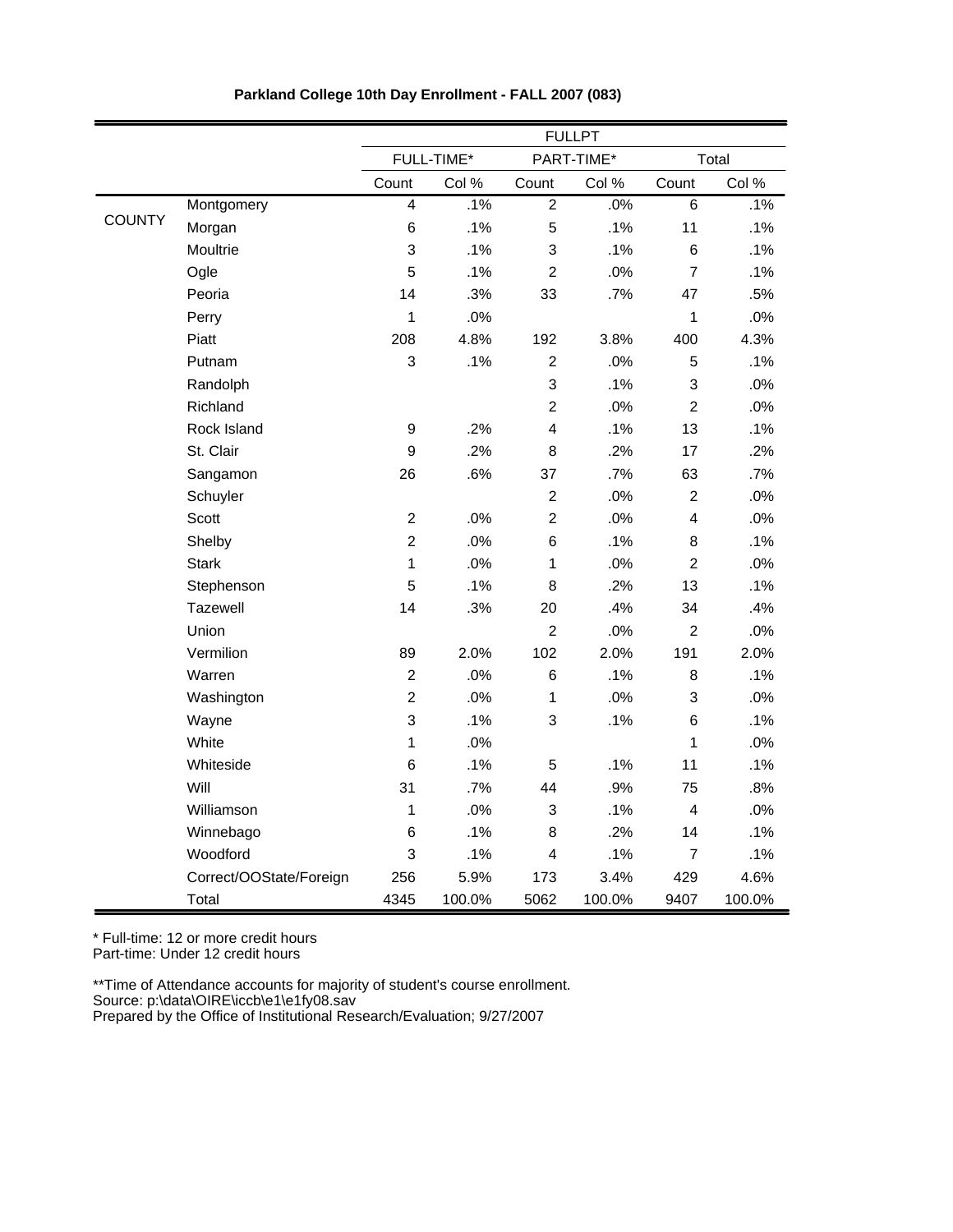|                        |                                     | <b>FULLPT</b> |            |                |            |
|------------------------|-------------------------------------|---------------|------------|----------------|------------|
|                        |                                     |               | FULL-TIME* |                | PART-TIME* |
|                        |                                     | Count         | Col %      | Count          | Col %      |
| <b>OUT-OF-DISTRICT</b> | Total                               | 1075          | 100.0%     | 1146           | 100.0%     |
|                        | Kaskaskia Coll                      | 15            | 1.4%       | 5              | .4%        |
|                        | Coll of DuPage                      | 32            | 3.0%       | 61             | 5.3%       |
|                        | <b>Black Hawk Coll</b>              | 12            | 1.1%       | 8              | .7%        |
|                        | <b>Triton Coll</b>                  | 11            | 1.0%       | 16             | 1.4%       |
|                        | Sauk Valley Comm Coll               | 10            | .9%        | 9              | .8%        |
|                        | Danville Area Comm Coll             | 94            | 8.7%       | 93             | 8.1%       |
|                        | City Coll of Chicago                | 162           | 15.1%      | 296            | 25.8%      |
|                        | Elgin Comm College                  | 13            | 1.2%       | 9              | .8%        |
|                        | S Surburban Coll                    | 26            | 2.4%       | 18             | 1.6%       |
|                        | Rock Valley Coll                    | 14            | 1.3%       | 10             | .9%        |
|                        | <b>William Rainey Harper</b><br>Col | 18            | 1.7%       | 15             | 1.3%       |
|                        | Il Valley Comm Coll                 | 18            | 1.7%       | 12             | 1.0%       |
|                        | Il Central Coll                     | 30            | 2.8%       | 58             | 5.1%       |
|                        | <b>Prairie State Coll</b>           | 51            | 4.7%       | 33             | 2.9%       |
|                        | Waubonsee Comm Coll                 | 14            | 1.3%       | 23             | 2.0%       |
|                        | Lake Land Coll                      | 48            | 4.5%       | 55             | 4.8%       |
|                        | Carl Sandburg Coll                  | 12            | 1.1%       | 37             | 3.2%       |
|                        | <b>Highland Coomm Coll</b>          | 3             | .3%        | 6              | .5%        |
|                        | Kankakee Comm Coll                  | 95            | 8.8%       | 25             | 2.2%       |
|                        | Rend Lake Coll                      | 1             | .1%        | 1              | .1%        |
|                        | <b>Belleville Area Coll</b>         | 10            | .9%        | 11             | 1.0%       |
|                        | Kishwaukee Coll                     | 5             | .5%        | $\overline{2}$ | .2%        |
|                        | Moraine Valley Comm<br>Coll         | 15            | 1.4%       | 15             | 1.3%       |
|                        | Joliet Junior Coll                  | 33            | 3.1%       | 37             | 3.2%       |
|                        | Lincoln Land Comm Coll              | 47            | 4.4%       | 54             | 4.7%       |
|                        | <b>Morton College</b>               | 5             | .5%        | 12             | 1.0%       |
|                        | <b>McHenry County Coll</b>          | 10            | .9%        | 5              | .4%        |
|                        | Il Eastern Comm Coll                | 13            | 1.2%       | 14             | 1.2%       |
|                        | John A Logan Coll                   | 3             | .3%        | 2              | .2%        |
|                        | Shawnee Comm Coll                   | 1             | .1%        | $\overline{c}$ | .2%        |
|                        | Coll of Lake County                 | 41            | 3.8%       | 32             | 2.8%       |
|                        | Southeastern II Coll                | 1             | .1%        |                |            |
|                        | Spoon River Coll                    | 4             | .4%        | 6              | .5%        |
|                        | Oakton College                      | 36            | 3.3%       | 26             | 2.3%       |
|                        | Lewis & Clark Comm Coll             | 6             | .6%        | 17             | 1.5%       |
|                        | <b>Richland Comm Coll</b>           | 46            | 4.3%       | 42             | 3.7%       |
|                        | John Wood Comm Coll                 | 5             | .5%        | 4              | .3%        |

\* Full-time: 12 or more credit hours Part-time: Under 12 credit hours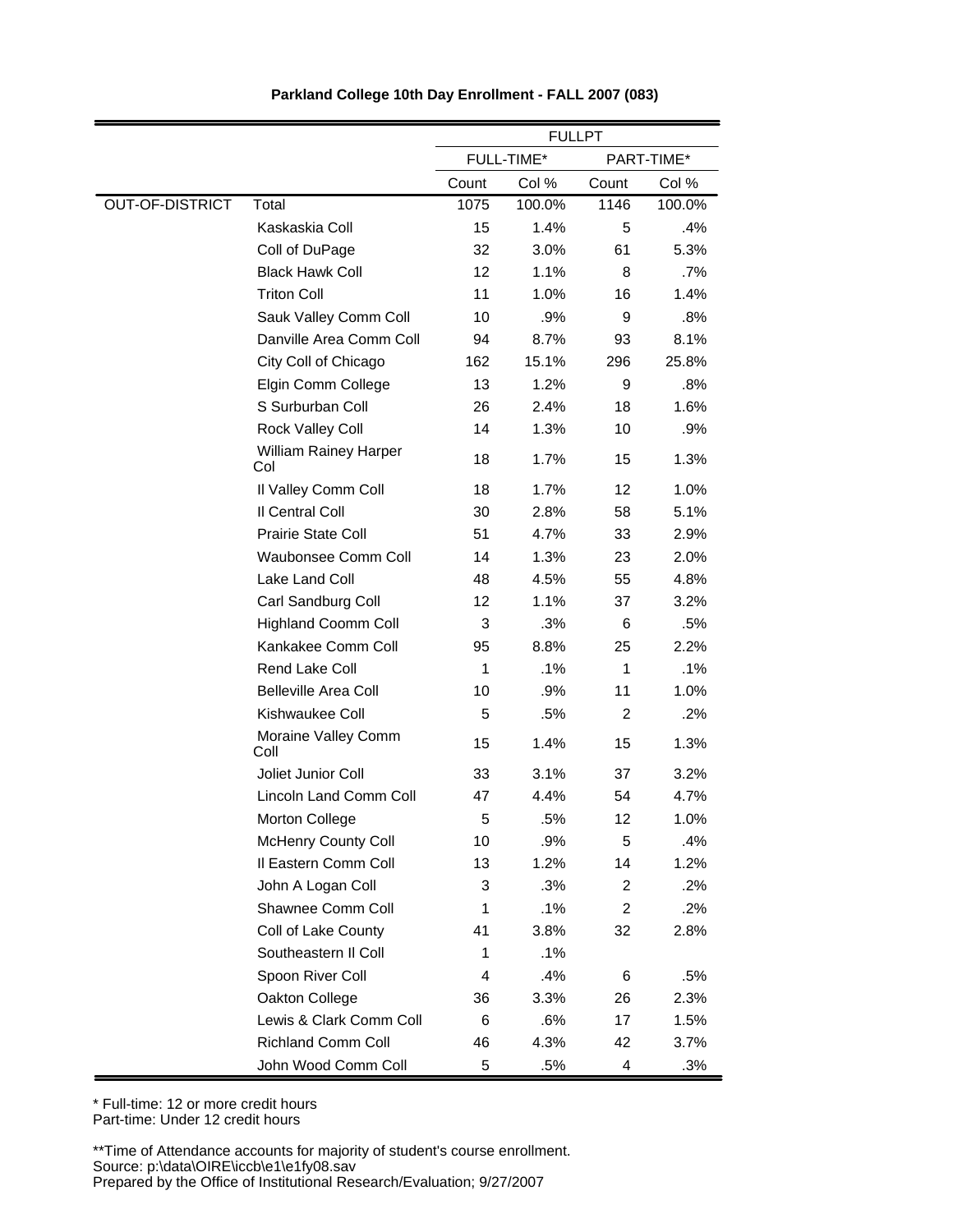|                                     |                              |       | <b>FULLPT</b>                   |       |        |  |
|-------------------------------------|------------------------------|-------|---------------------------------|-------|--------|--|
|                                     |                              |       | PART-TIME*<br><b>FULL-TIME*</b> |       |        |  |
|                                     |                              | Count | Col %                           | Count | Col %  |  |
| <b>OUT-OF-DISTRICT</b>              | <b>Heartland Comm Coll</b>   | 114   | 10.6%                           | 70    | 6.1%   |  |
|                                     | State Comm Coll              | 1     | $.1\%$                          | 5     | $.4\%$ |  |
| <b>DIST INSTRUCT</b><br>ARRANGEMENT | Not shared/not<br>chargeback | 4260  | 98.0%                           | 4838  | 95.6%  |  |
|                                     | Shared from another coll     | 6     | $.1\%$                          | 213   | 4.2%   |  |
|                                     | Chargeback                   | 79    | 1.8%                            | 11    | $.2\%$ |  |
|                                     | Total                        | 4345  | 100.0%                          | 5062  | 100.0% |  |

\* Full-time: 12 or more credit hours

Part-time: Under 12 credit hours

\*\*Time of Attendance accounts for majority of student's course enrollment.

Source: p:\data\OIRE\iccb\e1\e1fy08.sav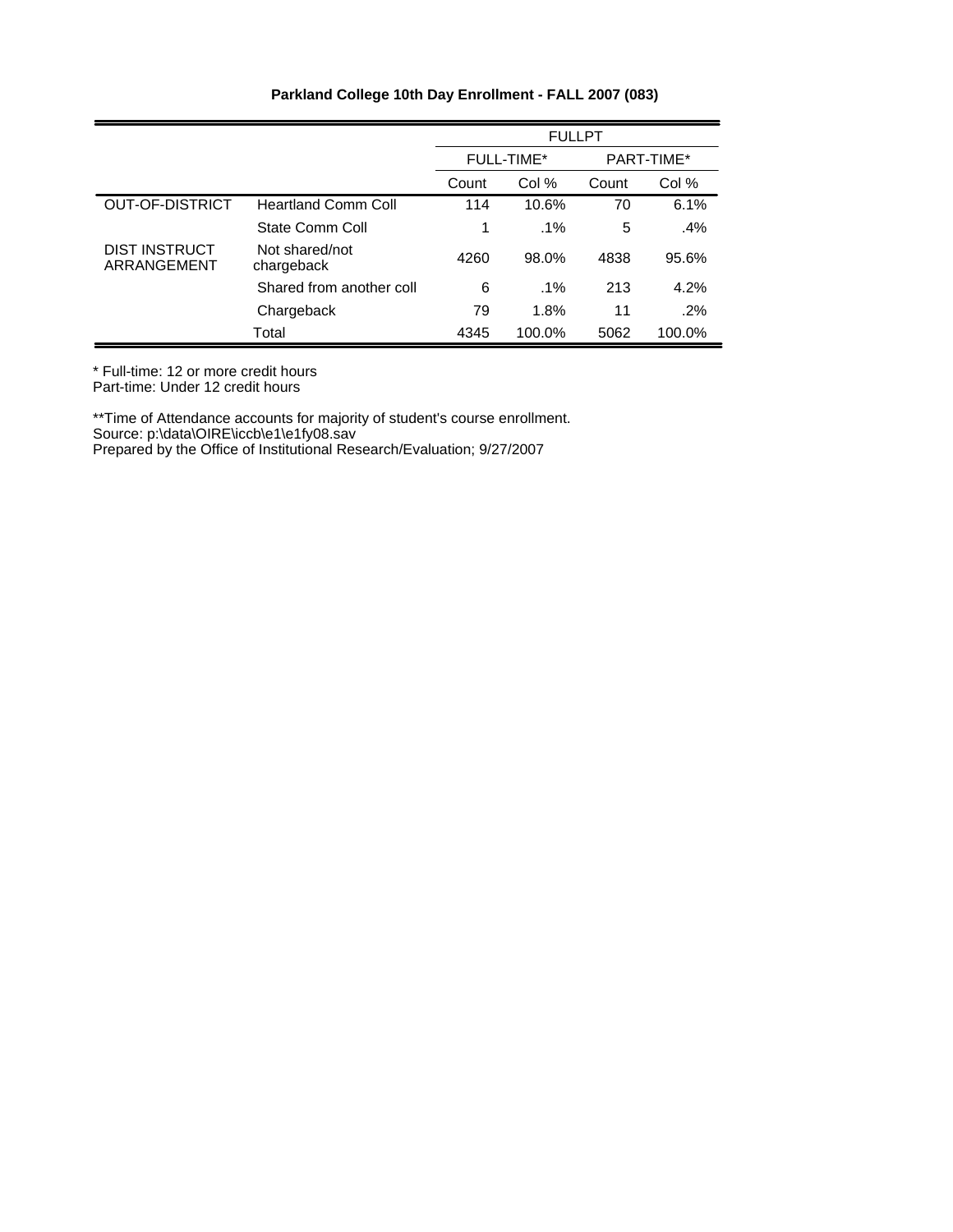|                        |                                     |       | <b>FULLPT</b> |
|------------------------|-------------------------------------|-------|---------------|
|                        |                                     |       | Total         |
|                        |                                     | Count | Col %         |
| <b>OUT-OF-DISTRICT</b> | Total                               | 2221  | 100.0%        |
|                        | Kaskaskia Coll                      | 20    | .9%           |
|                        | Coll of DuPage                      | 93    | 4.2%          |
|                        | <b>Black Hawk Coll</b>              | 20    | .9%           |
|                        | <b>Triton Coll</b>                  | 27    | 1.2%          |
|                        | Sauk Valley Comm Coll               | 19    | .9%           |
|                        | Danville Area Comm Coll             | 187   | 8.4%          |
|                        | City Coll of Chicago                | 458   | 20.6%         |
|                        | Elgin Comm College                  | 22    | 1.0%          |
|                        | S Surburban Coll                    | 44    | 2.0%          |
|                        | Rock Valley Coll                    | 24    | 1.1%          |
|                        | <b>William Rainey Harper</b><br>Col | 33    | 1.5%          |
|                        | Il Valley Comm Coll                 | 30    | 1.4%          |
|                        | Il Central Coll                     | 88    | 4.0%          |
|                        | <b>Prairie State Coll</b>           | 84    | 3.8%          |
|                        | Waubonsee Comm Coll                 | 37    | 1.7%          |
|                        | Lake Land Coll                      | 103   | 4.6%          |
|                        | Carl Sandburg Coll                  | 49    | 2.2%          |
|                        | <b>Highland Coomm Coll</b>          | 9     | .4%           |
|                        | Kankakee Comm Coll                  | 120   | 5.4%          |
|                        | Rend Lake Coll                      | 2     | $.1\%$        |
|                        | <b>Belleville Area Coll</b>         | 21    | .9%           |
|                        | Kishwaukee Coll                     | 7     | .3%           |
|                        | Moraine Valley Comm<br>Coll         | 30    | 1.4%          |
|                        | Joliet Junior Coll                  | 70    | 3.2%          |
|                        | Lincoln Land Comm Coll              | 101   | 4.5%          |
|                        | Morton College                      | 17    | .8%           |
|                        | <b>McHenry County Coll</b>          | 15    | .7%           |
|                        | Il Eastern Comm Coll                | 27    | 1.2%          |
|                        | John A Logan Coll                   | 5     | .2%           |
|                        | Shawnee Comm Coll                   | 3     | $.1\%$        |
|                        | Coll of Lake County                 | 73    | 3.3%          |
|                        | Southeastern II Coll                | 1     | .0%           |
|                        | Spoon River Coll                    | 10    | .5%           |
|                        | Oakton College                      | 62    | 2.8%          |
|                        | Lewis & Clark Comm Coll             | 23    | 1.0%          |
|                        | <b>Richland Comm Coll</b>           | 88    | 4.0%          |
|                        | John Wood Comm Coll                 | 9     | .4%           |

\* Full-time: 12 or more credit hours Part-time: Under 12 credit hours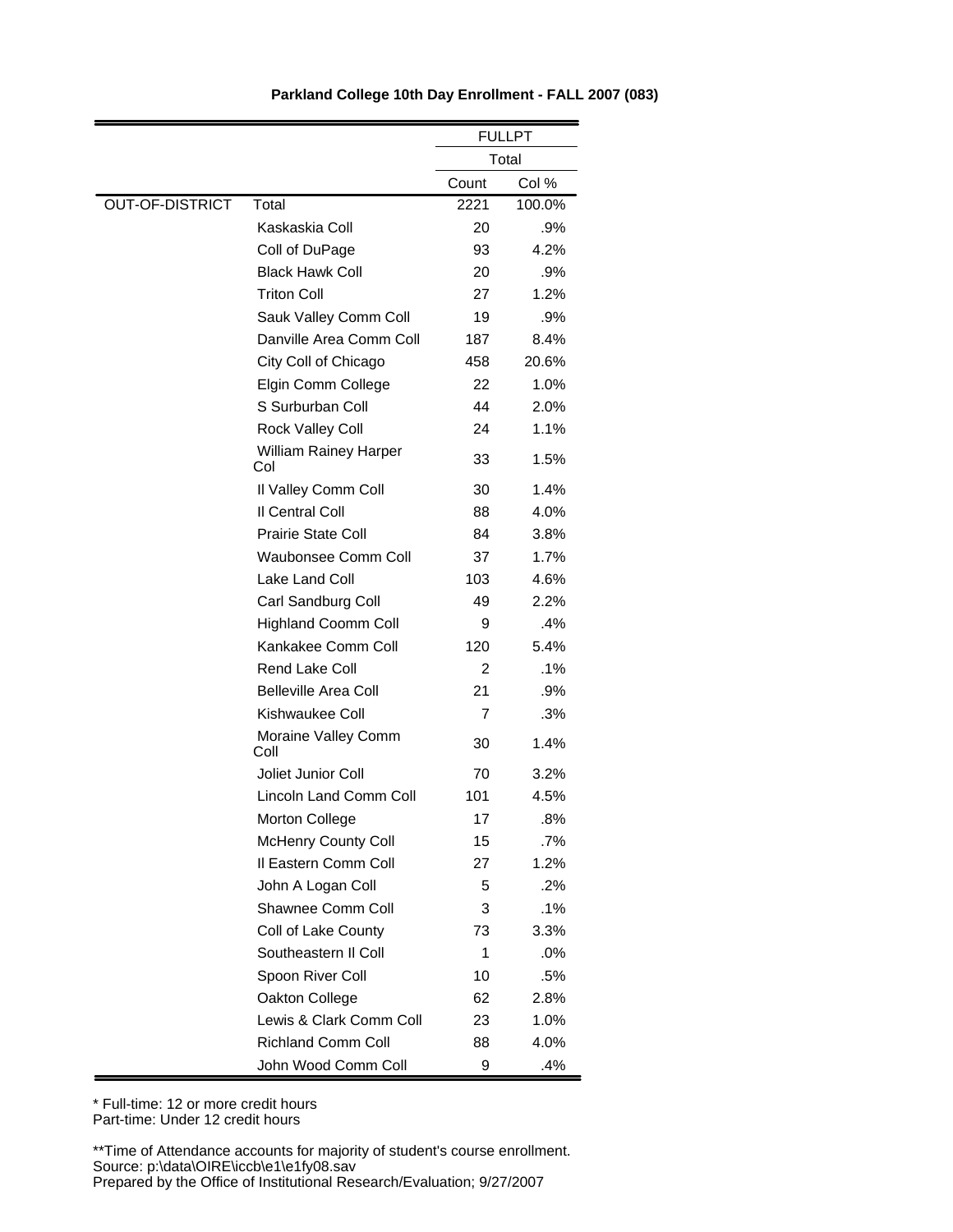|                                     |                              |       | <b>FULLPT</b> |
|-------------------------------------|------------------------------|-------|---------------|
|                                     |                              |       | Total         |
|                                     |                              | Count | Col %         |
| OUT-OF-DISTRICT                     | <b>Heartland Comm Coll</b>   | 184   | 8.3%          |
|                                     | State Comm Coll              | 6     | .3%           |
| <b>DIST INSTRUCT</b><br>ARRANGEMENT | Not shared/not<br>chargeback | 9098  | 96.7%         |
|                                     | Shared from another coll     | 219   | 2.3%          |
|                                     | Chargeback                   | 90    | 1.0%          |
|                                     | Total                        | 9407  | 100.0%        |

\* Full-time: 12 or more credit hours

Part-time: Under 12 credit hours

\*\*Time of Attendance accounts for majority of student's course enrollment. Source: p:\data\OIRE\iccb\e1\e1fy08.sav Prepared by the Office of Institutional Research/Evaluation; 9/27/2007

## **Parkland College 10th Day Enrollment - FALL 2007 (083)**

|              |                      |                |            |                | <b>FULLPT</b> |                |       |
|--------------|----------------------|----------------|------------|----------------|---------------|----------------|-------|
|              |                      |                | FULL-TIME* |                | PART-TIME*    |                | Total |
|              |                      | Count          | Col %      | Count          | Col %         | Count          | Col % |
|              | Alabama              | 1              | .0%        |                |               | 1              | .0%   |
| <b>STATE</b> | Arizona              |                |            | 1              | .0%           | 1              | .0%   |
|              | Arkansas             | 1              | .0%        | 1              | .0%           | $\overline{c}$ | .0%   |
|              | California           | $\overline{2}$ | .0%        | 4              | .1%           | 6              | .1%   |
|              | Colorado             | 1              | .0%        | 3              | .1%           | $\overline{4}$ | .0%   |
|              | Connecticut          | $\overline{2}$ | .0%        |                |               | $\overline{2}$ | .0%   |
|              | District of Columbia |                |            | 1              | .0%           | 1              | .0%   |
|              | Florida              | 1              | .0%        | 6              | .1%           | $\overline{7}$ | .1%   |
|              | Georgia              | 1              | .0%        | 1              | .0%           | $\overline{2}$ | .0%   |
|              | <b>Illinois</b>      | 4089           | 94.1%      | 4890           | 96.6%         | 8979           | 95.5% |
|              | Indiana              | 26             | .6%        | $\overline{7}$ | .1%           | 33             | .4%   |
|              | lowa                 | 1              | .0%        | 1              | .0%           | $\overline{c}$ | .0%   |
|              | Kentucky             | 1              | .0%        | $\overline{c}$ | .0%           | 3              | .0%   |
|              | Louisiana            |                |            | 1              | .0%           | 1              | .0%   |
|              | Maryland             | 1              | .0%        |                |               | 1              | .0%   |
|              | Massachusetts        |                |            | 1              | .0%           | 1              | .0%   |
|              | Michigan             | 1              | .0%        | 4              | .1%           | 5              | .1%   |
|              | Minnesota            | $\overline{2}$ | .0%        | 1              | .0%           | 3              | .0%   |
|              | Mississippi          | 1              | .0%        |                |               | 1              | .0%   |
|              | Missouri             | 5              | .1%        | $\overline{4}$ | .1%           | 9              | .1%   |
|              | Nebraska             |                |            | $\overline{2}$ | .0%           | $\overline{2}$ | .0%   |
|              | New Hampshire        |                |            | 1              | .0%           | 1              | .0%   |

\* Full-time: 12 or more credit hours Part-time: Under 12 credit hours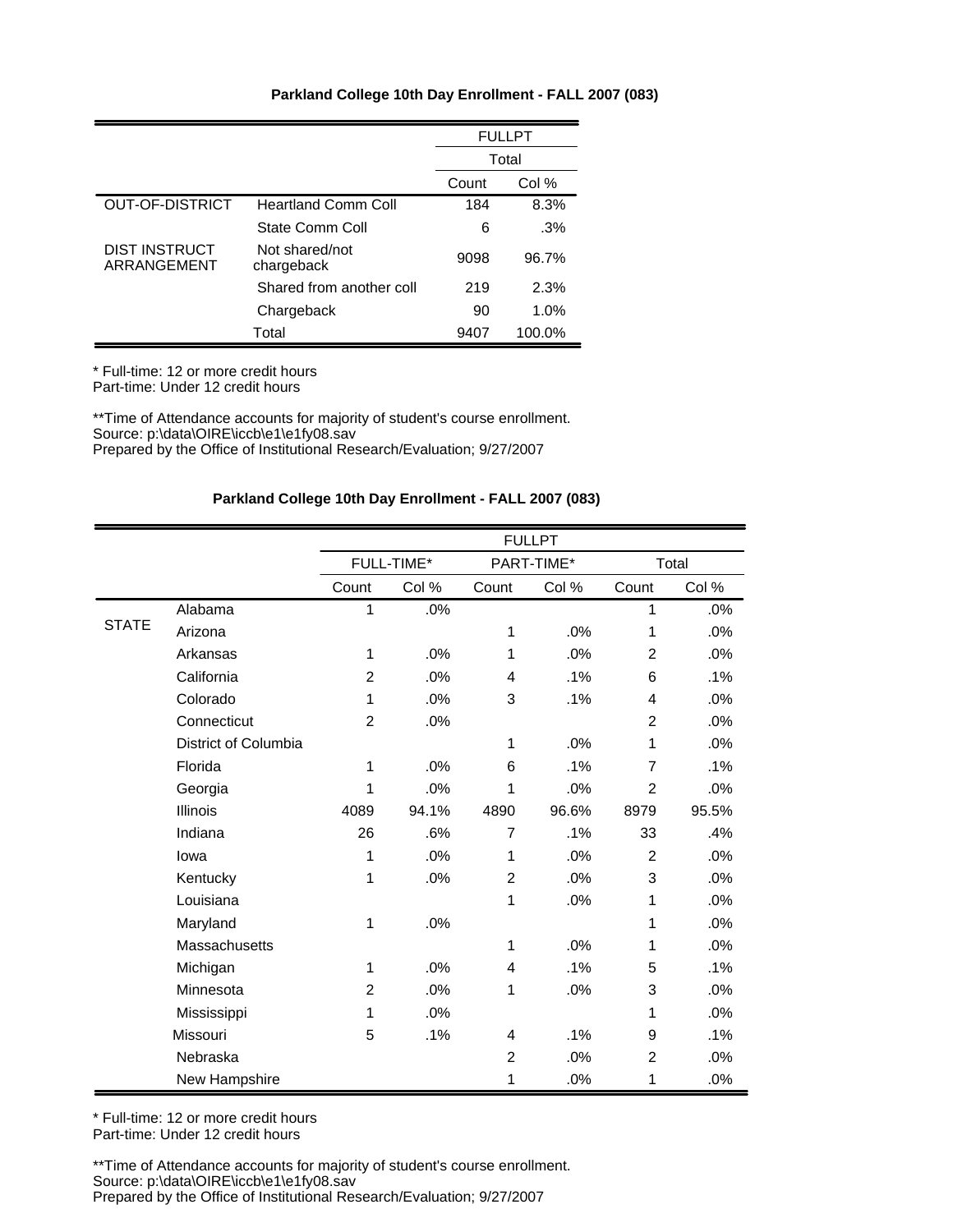|              |                | <b>FULLPT</b>  |                   |                |            |                |        |  |  |
|--------------|----------------|----------------|-------------------|----------------|------------|----------------|--------|--|--|
|              |                |                | <b>FULL-TIME*</b> |                | PART-TIME* |                | Total  |  |  |
|              |                | Count          | Col %             | Count          | Col %      | Count          | Col %  |  |  |
|              | New Jersey     | 1              | .0%               | $\overline{2}$ | .0%        | 3              | .0%    |  |  |
| <b>STATE</b> | New York       | 1              | .0%               | 1              | .0%        | $\overline{2}$ | .0%    |  |  |
|              | North Carolina |                |                   | 1              | .0%        | 1              | .0%    |  |  |
|              | Ohio           | 1              | .0%               | $\overline{4}$ | $.1\%$     | 5              | .1%    |  |  |
|              | Oklahoma       |                |                   | 1              | .0%        | 1              | .0%    |  |  |
|              | Pennsylvania   |                |                   | 1              | .0%        | 1              | .0%    |  |  |
|              | Rode Island    |                |                   | 1              | .0%        | 1              | .0%    |  |  |
|              | S Carolina     |                |                   | $\overline{2}$ | .0%        | $\overline{2}$ | .0%    |  |  |
|              | Tennessee      | 1              | .0%               | 3              | $.1\%$     | $\overline{4}$ | .0%    |  |  |
|              | Texas          | 4              | .1%               | 3              | .1%        | $\overline{7}$ | .1%    |  |  |
|              | Virginia       | $\overline{2}$ | .0%               | 1              | .0%        | 3              | .0%    |  |  |
|              | Washington     |                |                   | 2              | .0%        | 2              | .0%    |  |  |
|              | Wisconsin      | 1              | .0%               |                |            | 1              | .0%    |  |  |
|              | Foreign        | 198            | 4.6%              | 109            | 2.2%       | 307            | 3.3%   |  |  |
|              | Total          | 4345           | 100.0%            | 5062           | 100.0%     | 9407           | 100.0% |  |  |

\* Full-time: 12 or more credit hours

Part-time: Under 12 credit hours

\*\*Time of Attendance accounts for majority of student's course enrollment. Source: p:\data\OIRE\iccb\e1\e1fy08.sav

Prepared by the Office of Institutional Research/Evaluation; 9/27/2007

# **Parkland College 10th Day Enrollment - FALL 2007 (083)**

|                                                  |              |       |                   |              | <b>FULLPT</b> |                |        |
|--------------------------------------------------|--------------|-------|-------------------|--------------|---------------|----------------|--------|
|                                                  |              |       | <b>FULL-TIME*</b> |              | PART-TIME*    |                | Total  |
|                                                  |              | Count | Col %             | Count        | Col %         | Count          | Col %  |
| <b>STUDENT</b><br><b>MAJOR</b><br><b>PROGRAM</b> | Total        | 4345  | 100.0%            | 5062         | 100.0%        | 9407           | 100.0% |
|                                                  | <b>B ABG</b> | 1     | .0%               | 1            | .0%           | $\overline{2}$ | $.0\%$ |
|                                                  | <b>B ABK</b> | 9     | .2%               |              |               | 9              | $.1\%$ |
|                                                  | <b>B ABL</b> | 40    | .9%               | 23           | .5%           | 63             | .7%    |
|                                                  | <b>B ABM</b> | 28    | .6%               | 5            | $.1\%$        | 33             | .4%    |
|                                                  | <b>B ABR</b> | 6     | $.1\%$            | $\mathbf{1}$ | .0%           | 7              | .1%    |
|                                                  | <b>B ABT</b> | 4     | $.1\%$            |              |               | 4              | $.0\%$ |
|                                                  | <b>B</b> ACC | 57    | 1.3%              | 65           | 1.3%          | 122            | 1.3%   |
|                                                  | <b>B AGB</b> | 4     | .1%               |              |               | 4              | .0%    |
|                                                  | <b>B CCP</b> | 1     | .0%               |              |               | 1              | .0%    |
|                                                  | <b>B CMS</b> |       |                   | 1            | $.0\%$        | 1              | $.0\%$ |
|                                                  | <b>BCSS</b>  |       |                   | $\mathbf{1}$ | $.0\%$        | 1              | $.0\%$ |
|                                                  | <b>B EQM</b> | 16    | .4%               | 5            | .1%           | 21             | .2%    |

\* Full-time: 12 or more credit hours Part-time: Under 12 credit hours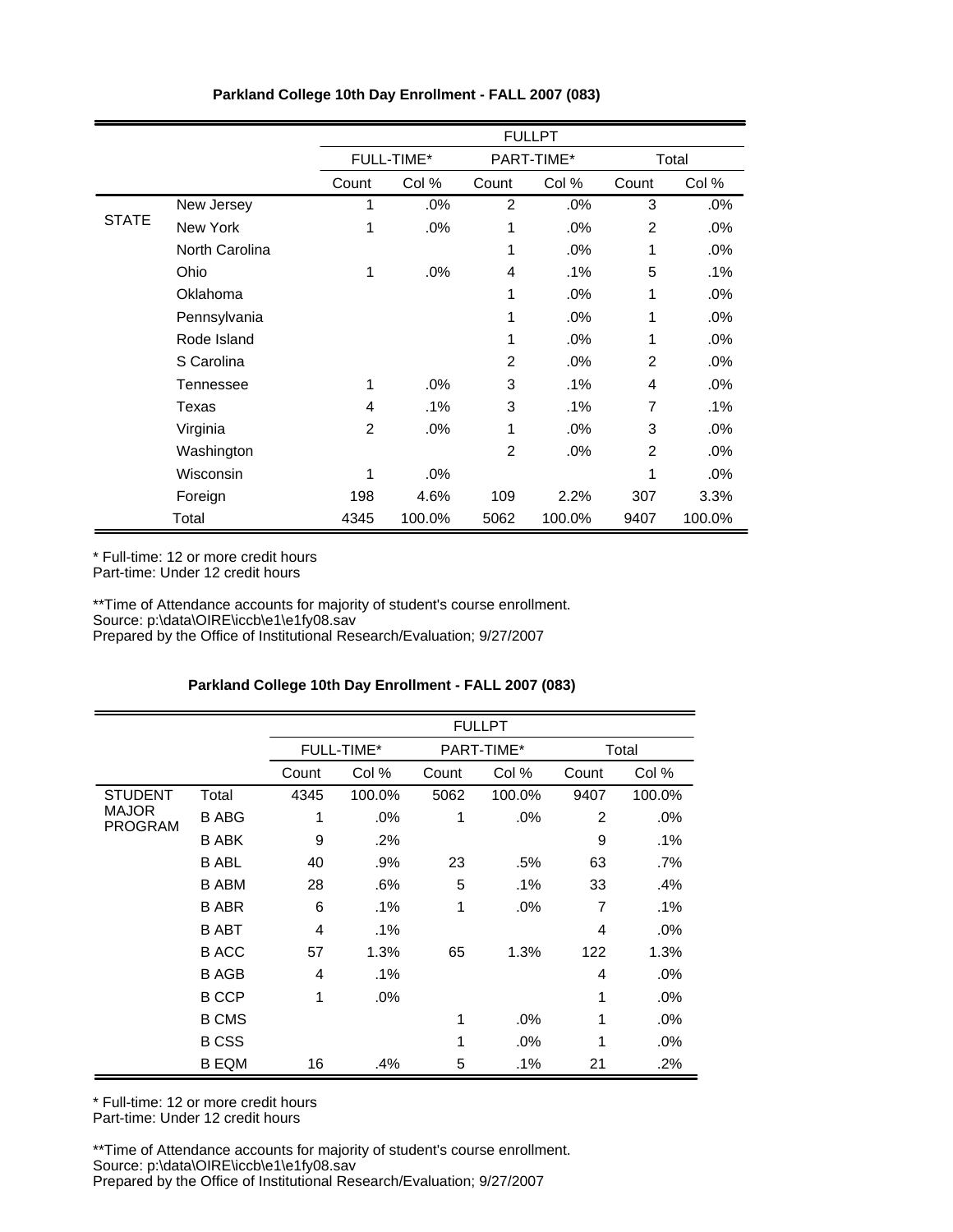|                                |              |                         |            |                          | <b>FULLPT</b> |                         |        |
|--------------------------------|--------------|-------------------------|------------|--------------------------|---------------|-------------------------|--------|
|                                |              |                         | FULL-TIME* |                          | PART-TIME*    |                         | Total  |
|                                |              | Count                   | Col %      | Count                    | Col %         | Count                   | Col %  |
| <b>STUDENT</b>                 | <b>BHIF</b>  | $\overline{\mathbf{4}}$ | .1%        |                          |               | $\overline{\mathbf{4}}$ | $.0\%$ |
| <b>MAJOR</b><br><b>PROGRAM</b> | <b>BHIH</b>  | 16                      | .4%        | 8                        | .2%           | 24                      | .3%    |
|                                | <b>B HIM</b> | $\mathbf{1}$            | .0%        | $\overline{c}$           | .0%           | 3                       | .0%    |
|                                | <b>BHIR</b>  | 28                      | .6%        | 17                       | .3%           | 45                      | .5%    |
|                                | <b>BIND</b>  | $\overline{7}$          | .2%        | 8                        | .2%           | 15                      | .2%    |
|                                | <b>BINT</b>  | $\mathbf{1}$            | .0%        |                          |               | 1                       | .0%    |
|                                | <b>B MGT</b> | 81                      | 1.9%       | 66                       | 1.3%          | 147                     | 1.6%   |
|                                | <b>B MKT</b> | 34                      | .8%        | 24                       | .5%           | 58                      | .6%    |
|                                | <b>BOCA</b>  |                         |            | $\overline{c}$           | .0%           | $\overline{2}$          | .0%    |
|                                | C TFL        |                         |            | $\boldsymbol{2}$         | .0%           | $\overline{c}$          | .0%    |
|                                | E ACR        | 53                      | 1.2%       | 17                       | .3%           | 70                      | .7%    |
|                                | E AFT        | 37                      | .9%        |                          |               | 37                      | .4%    |
|                                | E AMT        | $\mathbf{1}$            | .0%        | $\overline{c}$           | .0%           | 3                       | .0%    |
|                                | E AUS        | $\mathbf{1}$            | .0%        |                          |               | 1                       | .0%    |
|                                | E AUT        | 44                      | 1.0%       | 21                       | .4%           | 65                      | .7%    |
|                                | E BCR        | $\overline{\mathbf{4}}$ | .1%        | $\overline{\mathbf{4}}$  | .1%           | 8                       | .1%    |
|                                | E BLA        |                         |            | 8                        | .2%           | 8                       | .1%    |
|                                | E CCA        |                         |            | 60                       | 1.2%          | 60                      | .6%    |
|                                | E CDB        | 25                      | .6%        | 8                        | .2%           | 33                      | .4%    |
|                                | E CDM        | 51                      | 1.2%       | 25                       | .5%           | 76                      | .8%    |
|                                | E CDS        | $\overline{7}$          | .2%        | $\boldsymbol{2}$         | .0%           | 9                       | .1%    |
|                                | E CIT        |                         |            | $\mathbf{1}$             | .0%           | 1                       | .0%    |
|                                | E CIV        | 1                       | .0%        | 4                        | .1%           | 5                       | .1%    |
|                                | E CMD        | 3                       | .1%        | 1                        | .0%           | 4                       | .0%    |
|                                | E CTT        | $\overline{c}$          | .0%        | 4                        | .1%           | 6                       | .1%    |
|                                | E ECJ        |                         |            | 37                       | .7%           | 37                      | .4%    |
|                                | E ECS        | 19                      | .4%        | 22                       | .4%           | 41                      | .4%    |
|                                | E ELP        | 6                       | .1%        | $\overline{7}$           | .1%           | $13$                    | .1%    |
|                                | E ENO        | $\mathbf 1$             | .0%        | $\boldsymbol{2}$         | .0%           | $\mathbf{3}$            | .0%    |
|                                | E ENS        | 126                     | 2.9%       | 43                       | .8%           | 169                     | 1.8%   |
|                                | E GLZ        |                         |            | $\mathbf{1}$             | $.0\%$        | $\overline{1}$          | .0%    |
|                                | E HVC        | 3                       | .1%        | 9                        | .2%           | 12                      | .1%    |
|                                | E LBR        |                         |            | 12                       | .2%           | 12                      | .1%    |
|                                | E MFG        | 9                       | .2%        | $\,6$                    | .1%           | 15                      | .2%    |
|                                | E MFT        |                         |            | $\mathbf{1}$             | .0%           | $\mathbf{1}$            | .0%    |
|                                | E MLL        |                         |            | $\mathbf{1}$             | $.0\%$        | $\mathbf{1}$            | .0%    |
|                                | E MLR        |                         |            | $\overline{7}$           | .1%           | $\overline{7}$          | .1%    |
|                                | E MPE        | 1                       | .0%        | $\mathbf{1}$             | .0%           | $\overline{2}$          | .0%    |
|                                | E PDA        |                         |            | 13                       | .3%           | 13                      | .1%    |
|                                | E PET        | 44                      | 1.0%       | $\overline{\mathcal{L}}$ | .1%           | 48                      | .5%    |

|  | Parkland College 10th Day Enrollment - FALL 2007 (083) |  |
|--|--------------------------------------------------------|--|
|  |                                                        |  |

\* Full-time: 12 or more credit hours Part-time: Under 12 credit hours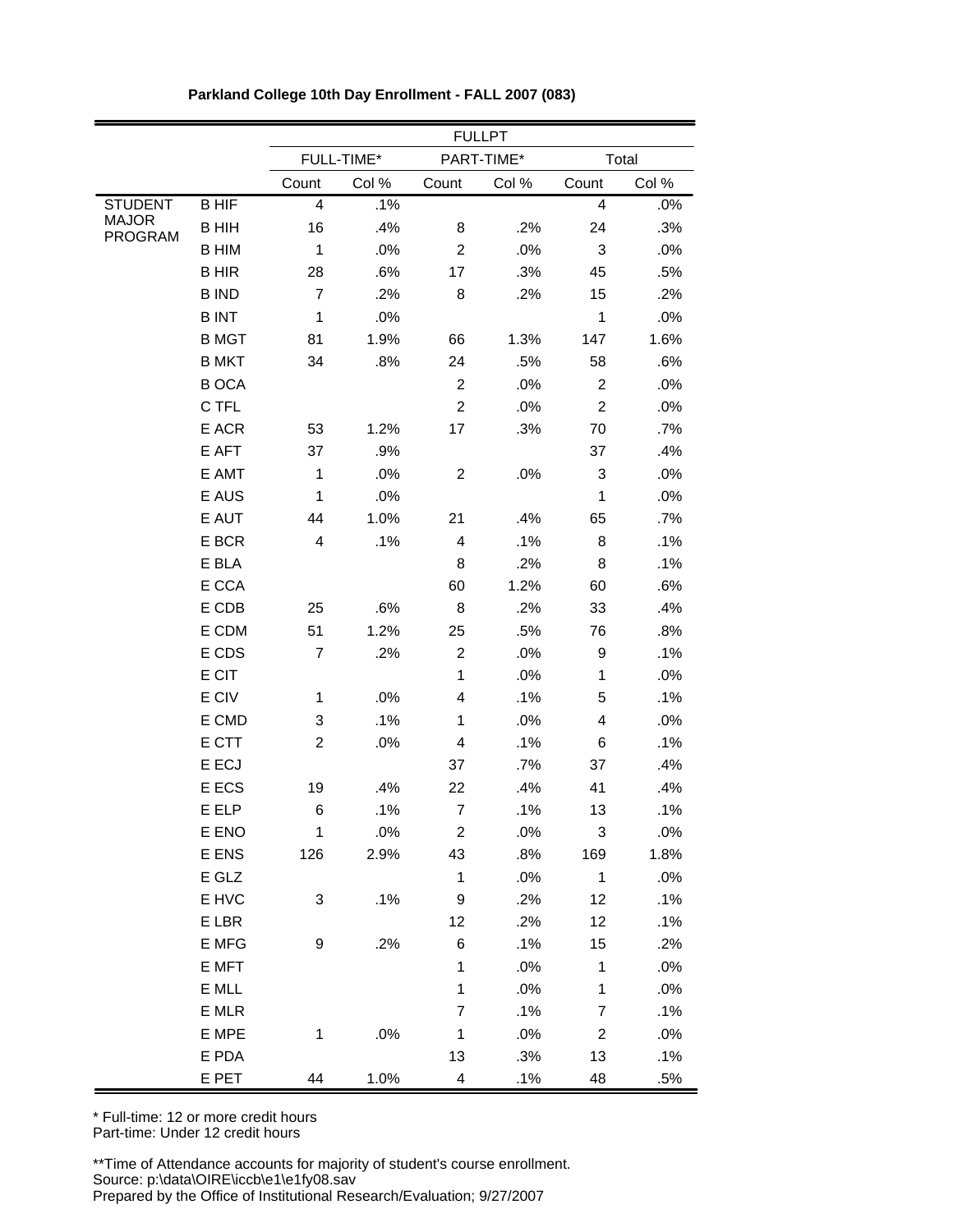|                                |              |                | <b>FULLPT</b> |                |            |                |        |  |  |  |
|--------------------------------|--------------|----------------|---------------|----------------|------------|----------------|--------|--|--|--|
|                                |              |                | FULL-TIME*    |                | PART-TIME* |                | Total  |  |  |  |
|                                |              | Count          | Col %         | Count          | Col %      | Count          | Col %  |  |  |  |
| <b>STUDENT</b>                 | E SMA        |                |               | $\overline{2}$ | .0%        | $\overline{c}$ | .0%    |  |  |  |
| <b>MAJOR</b><br><b>PROGRAM</b> | E TAC        |                |               | $\mathbf 1$    | .0%        | $\mathbf{1}$   | .0%    |  |  |  |
|                                | F AAD        | 39             | .9%           | 15             | .3%        | 54             | .6%    |  |  |  |
|                                | F AAE        | 8              | .2%           | 6              | .1%        | 14             | .1%    |  |  |  |
|                                | F GDS        | 31             | .7%           | 30             | .6%        | 61             | .6%    |  |  |  |
|                                | F GDW        |                |               | 2              | .0%        | $\overline{c}$ | .0%    |  |  |  |
|                                | F MCB        | 25             | .6%           | 9              | .2%        | 34             | .4%    |  |  |  |
|                                | F MCC        | 5              | .1%           | 3              | .1%        | 8              | .1%    |  |  |  |
|                                | F MSE        | 24             | .6%           | 4              | .1%        | 28             | .3%    |  |  |  |
|                                | F MSP        | 25             | .6%           | 7              | .1%        | 32             | .3%    |  |  |  |
|                                | G DHG        | 68             | 1.6%          | 1              | .0%        | 69             | .7%    |  |  |  |
|                                | <b>G EMA</b> |                |               | $\mathbf{1}$   | .0%        | $\mathbf{1}$   | .0%    |  |  |  |
|                                | <b>G EMT</b> | $\mathbf 1$    | .0%           | 9              | .2%        | 10             | .1%    |  |  |  |
|                                | <b>G MAS</b> | 10             | .2%           | 37             | .7%        | 47             | .5%    |  |  |  |
|                                | G MSG        | $\overline{7}$ | .2%           | 20             | .4%        | 27             | .3%    |  |  |  |
|                                | <b>G NAS</b> | $\overline{7}$ | .2%           | 18             | .4%        | 25             | .3%    |  |  |  |
|                                | <b>G NUR</b> | 55             | 1.3%          | 164            | 3.2%       | 219            | 2.3%   |  |  |  |
|                                | <b>G OTA</b> | 24             | .6%           | 16             | .3%        | 40             | .4%    |  |  |  |
|                                | G RTT        | 15             | .3%           | 30             | .6%        | 45             | .5%    |  |  |  |
|                                | <b>G SUR</b> | 25             | .6%           | 8              | .2%        | 33             | .4%    |  |  |  |
|                                | <b>G VTT</b> | 58             | 1.3%          | 5              | .1%        | 63             | .7%    |  |  |  |
|                                | G XRA        | 6              | .1%           | 31             | .6%        | 37             | .4%    |  |  |  |
|                                | H GAA        | 1070           | 24.6%         | 1407           | 27.8%      | 2477           | 26.3%  |  |  |  |
|                                | N ASG        | 1099           | 25.3%         | 413            | 8.2%       | 1512           | 16.1%  |  |  |  |
|                                | <b>OCCUP</b> | 332            | 7.6%          | 1271           | 25.1%      | 1603           | 17.0%  |  |  |  |
|                                | S CDA        | 1              | .0%           | 4              | .1%        | 5              | .1%    |  |  |  |
|                                | S CHD        | 54             | 1.2%          | 37             | .7%        | 91             | 1.0%   |  |  |  |
|                                | S CJS        | 83             | 1.9%          | 46             | .9%        | 129            | 1.4%   |  |  |  |
|                                | SFST         | 32             | .7%           | 23             | .5%        | 55             | .6%    |  |  |  |
|                                | S HST        | 11             | .3%           | 12             | .2%        | 23             | .2%    |  |  |  |
|                                | S PRO        | 3              | .1%           | $\overline{2}$ | .0%        | 5              | .1%    |  |  |  |
|                                | T ASP        |                |               | 3              | .1%        | 3              | .0%    |  |  |  |
|                                | T CGR        | $\mathbf 1$    | .0%           |                |            | $\mathbf{1}$   | $.0\%$ |  |  |  |
|                                | T CIS        | $\mathbf 1$    | .0%           | $\overline{2}$ | .0%        | 3              | .0%    |  |  |  |
|                                | T CMS        | 13             | .3%           | 22             | .4%        | 35             | .4%    |  |  |  |
|                                | <b>T CNA</b> | 25             | .6%           | 29             | .6%        | 54             | .6%    |  |  |  |
|                                | T CPL        | 15             | .3%           | 21             | .4%        | 36             | .4%    |  |  |  |
|                                | T CSM        |                |               | $\overline{2}$ | .0%        | 2              | $.0\%$ |  |  |  |
|                                | T CSS        | $\mathbf{1}$   | .0%           | $\overline{2}$ | .0%        | 3              | .0%    |  |  |  |
|                                | T DGM        | 52             | 1.2%          | 19             | .4%        | 71             | .8%    |  |  |  |

\* Full-time: 12 or more credit hours Part-time: Under 12 credit hours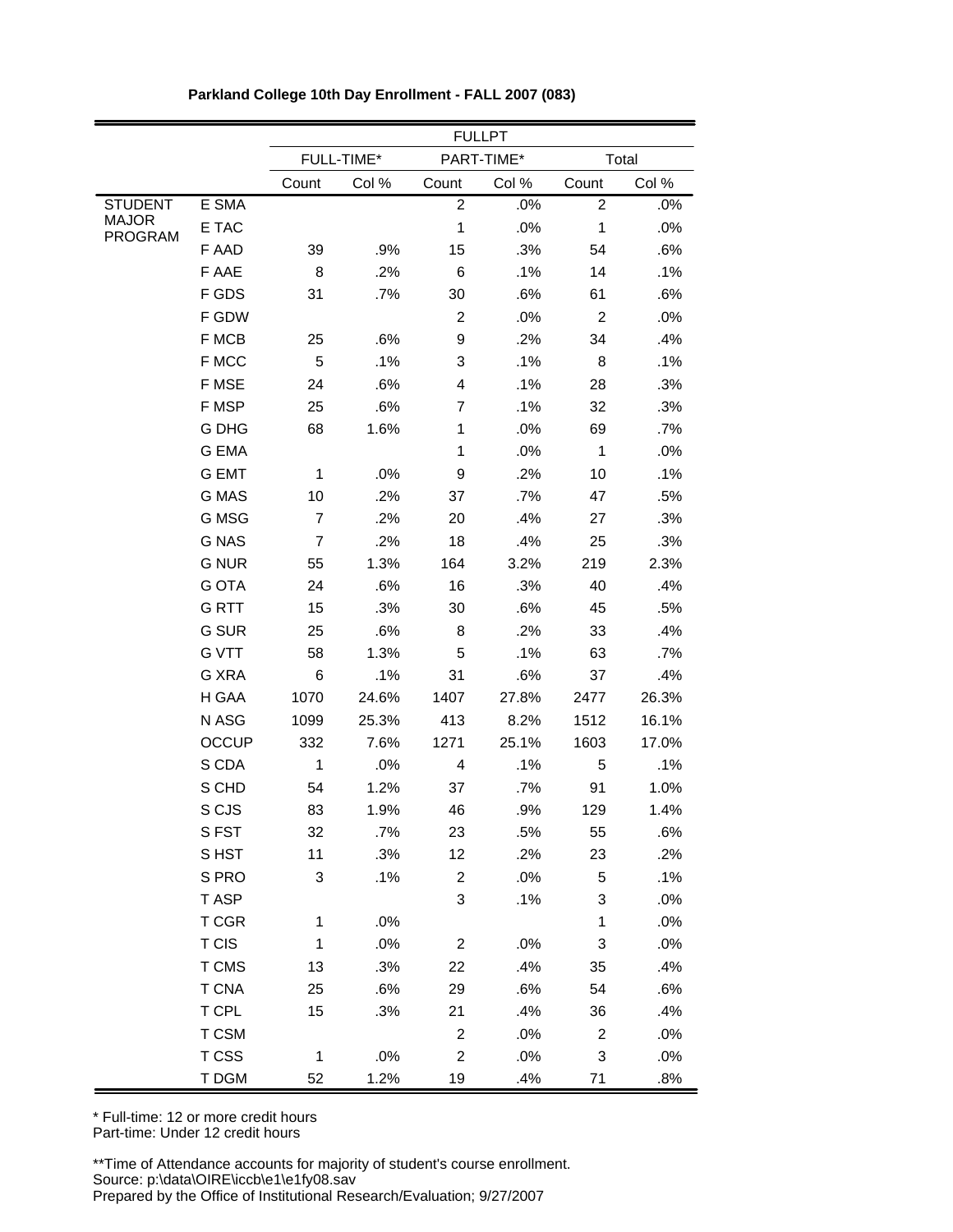|                                |              |                         |            |                | <b>FULLPT</b> |                |       |
|--------------------------------|--------------|-------------------------|------------|----------------|---------------|----------------|-------|
|                                |              |                         | FULL-TIME* |                | PART-TIME*    |                | Total |
|                                |              | Count                   | Col %      | Count          | Col %         | Count          | Col % |
| <b>STUDENT</b>                 | T IPR        |                         |            | 3              | .1%           | 3              | .0%   |
| <b>MAJOR</b><br><b>PROGRAM</b> | <b>TLIN</b>  |                         |            | $\overline{1}$ | .0%           | $\mathbf 1$    | .0%   |
|                                | T MSA        |                         |            | $\mathbf{1}$   | .0%           | $\mathbf{1}$   | .0%   |
|                                | T MSN        | $\mathbf{1}$            | .0%        |                |               | $\mathbf{1}$   | .0%   |
|                                | T MSO        |                         |            | $\mathbf{1}$   | .0%           | $\mathbf{1}$   | .0%   |
|                                | T NET        |                         |            | $\overline{c}$ | .0%           | $\overline{c}$ | .0%   |
|                                | T OCA        | 28                      | .6%        | 32             | .6%           | 60             | .6%   |
|                                | T OCP        |                         |            | 4              | .1%           | 4              | .0%   |
|                                | T OCT        | $\overline{\mathbf{4}}$ | .1%        | 6              | .1%           | 10             | .1%   |
|                                | T ODB        |                         |            | $\mathbf{1}$   | .0%           | $\mathbf{1}$   | .0%   |
|                                | T OOS        | $\mathbf{1}$            | .0%        | $\mathbf{1}$   | .0%           | $\overline{c}$ | .0%   |
|                                | T VGA        | 10                      | .2%        | $\mathsf g$    | .2%           | 19             | .2%   |
|                                | T VGP        | 6                       | .1%        |                |               | 6              | .1%   |
|                                | T WSD        | $\overline{c}$          | .0%        |                |               | $\overline{2}$ | .0%   |
|                                | T WSM        | $\overline{c}$          | .0%        | 6              | .1%           | 8              | .1%   |
|                                | <b>VOCSK</b> | $\overline{c}$          | .0%        | 171            | 3.4%          | 173            | 1.8%  |
|                                | X CDL        |                         |            | $\overline{2}$ | .0%           | $\overline{2}$ | .0%   |
|                                | Y AB1        |                         |            | $\mathbf{1}$   | .0%           | $\mathbf{1}$   | .0%   |
|                                | Y AB2        |                         |            | 3              | .1%           | 3              | .0%   |
|                                | Y AB3        |                         |            | 17             | .3%           | 17             | .2%   |
|                                | Y AB4        |                         |            | 28             | .6%           | 28             | .3%   |
|                                | Y AS5        |                         |            | 15             | .3%           | 15             | .2%   |
|                                | Y AS6        |                         |            | 10             | .2%           | 10             | .1%   |
|                                | Y EL1        |                         |            | 10             | .2%           | 10             | .1%   |
|                                | Y EL2        |                         |            | 39             | .8%           | 39             | .4%   |
|                                | Y EL3        |                         |            | 12             | .2%           | 12             | .1%   |
|                                | Y EL4        |                         |            | 23             | .5%           | 23             | .2%   |
|                                | Y EL5        |                         |            | 21             | .4%           | 21             | .2%   |
|                                | Y EL6        |                         |            | 18             | .4%           | 18             | .2%   |
|                                | Y GSU        | 287                     | 6.6%       | 337            | 6.7%          | 624            | 6.6%  |

\* Full-time: 12 or more credit hours Part-time: Under 12 credit hours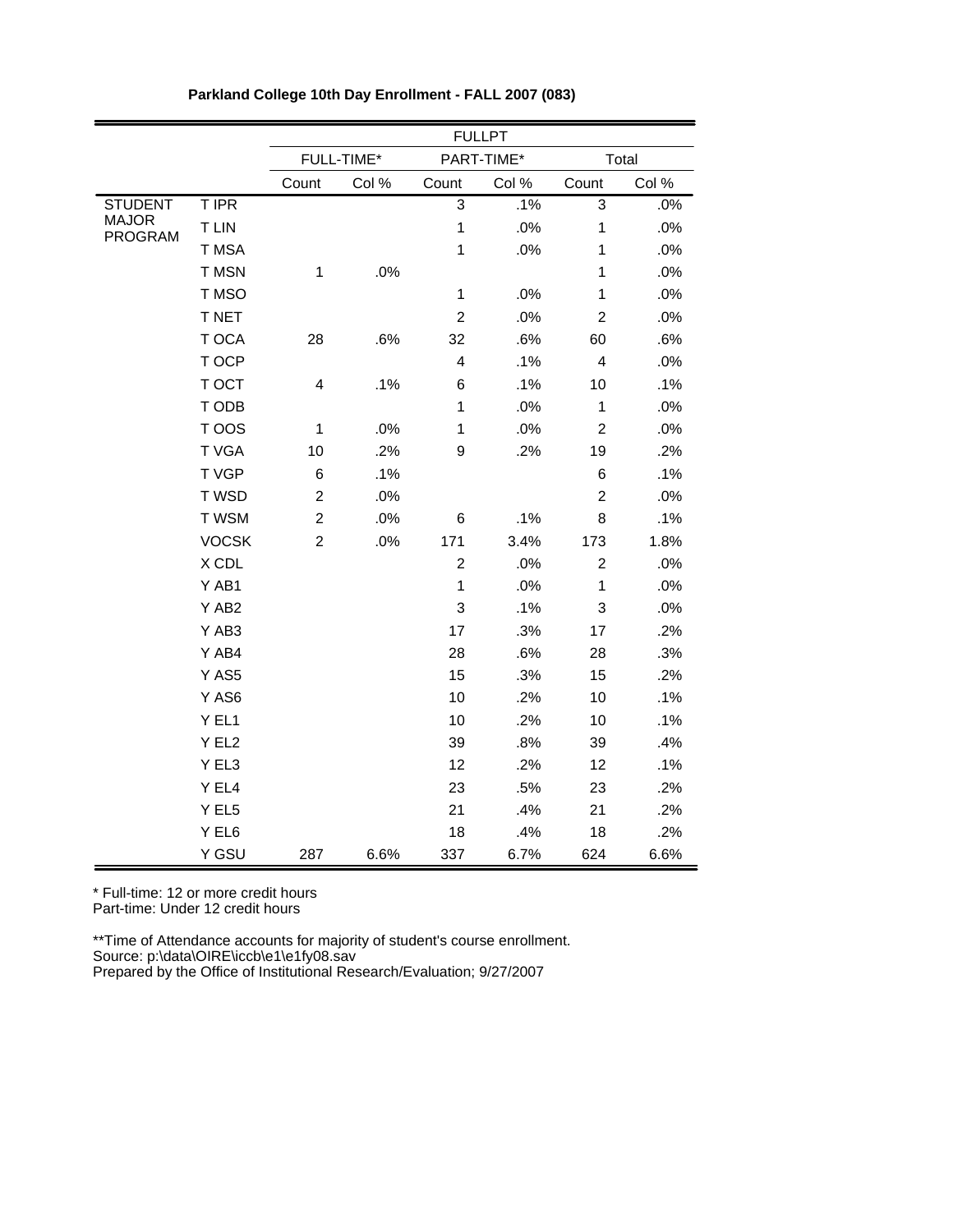|               |            |                         |            |                | <b>FULLPT</b> |                |        |
|---------------|------------|-------------------------|------------|----------------|---------------|----------------|--------|
|               |            |                         | FULL-TIME* |                | PART-TIME*    |                | Total  |
|               |            | Count                   | Col %      | Count          | Col %         | Count          | Col %  |
| <b>DEGREE</b> | 0199       | 8                       | .2%        | 34             | .7%           | 42             | .4%    |
| <b>TYPE</b>   | 0699       | 8                       | .2%        | 21             | .4%           | 29             | .3%    |
|               | 0799       | 40                      | .9%        | 625            | 12.3%         | 665            | 7.1%   |
|               | 1099       | $\overline{\mathbf{4}}$ | .1%        | 5              | .1%           | 9              | .1%    |
|               | 1599       | $\overline{c}$          | .0%        | 8              | .2%           | 10             | .1%    |
|               | 1600       | $\overline{c}$          | .0%        | 27             | .5%           | 29             | .3%    |
|               | 1607       |                         |            | 17             | .3%           | 17             | .2%    |
|               | 1614       |                         |            | 117            | 2.3%          | 117            | 1.2%   |
|               | 1616       |                         |            | 9              | .2%           | 9              | .1%    |
|               | 1617       |                         |            | $\mathbf{1}$   | .0%           | $\mathbf{1}$   | .0%    |
|               | 1799       | 261                     | 6.0%       | 373            | 7.4%          | 634            | 6.7%   |
|               | 2001       |                         |            | 16             | .3%           | 16             | .2%    |
|               | 2101       | 5                       | .1%        | 25             | .5%           | 30             | .3%    |
|               | 4399       | $\overline{2}$          | .0%        | 3              | .1%           | 5              | .1%    |
|               | 4499       |                         |            | $\mathbf{1}$   | .0%           | $\mathbf{1}$   | .0%    |
|               | 4699       | $\mathbf 1$             | .0%        | 78             | 1.5%          | 79             | .8%    |
|               | 4799       | $\mathbf 1$             | .0%        | 40             | .8%           | 41             | .4%    |
|               | 4899       |                         |            | 40             | .8%           | 40             | .4%    |
|               | 4999       |                         |            | $\overline{c}$ | .0%           | $\overline{c}$ | .0%    |
|               | AA         | 930                     | 21.4%      | 403            | 8.0%          | 1333           | 14.2%  |
|               | AAS        | 1247                    | 28.7%      | 907            | 17.9%         | 2154           | 22.9%  |
|               | <b>AES</b> | 126                     | 2.9%       | 43             | .8%           | 169            | 1.8%   |
|               | <b>AFA</b> | 96                      | 2.2%       | 32             | .6%           | 128            | 1.4%   |
|               | <b>AGS</b> | 287                     | 6.6%       | 337            | 6.7%          | 624            | 6.6%   |
|               | AS         | 1099                    | 25.3%      | 413            | 8.2%          | 1512           | 16.1%  |
|               | CE         | 140                     | 3.2%       | 1201           | 23.7%         | 1341           | 14.3%  |
|               | <b>CER</b> | 86                      | 2.0%       | 284            | 5.6%          | 370            | 3.9%   |
|               | Total      | 4345                    | 100.0%     | 5062           | 100.0%        | 9407           | 100.0% |

**Parkland College 10th Day Enrollment - FALL 2007 (083)**

Part-time: Under 12 credit hours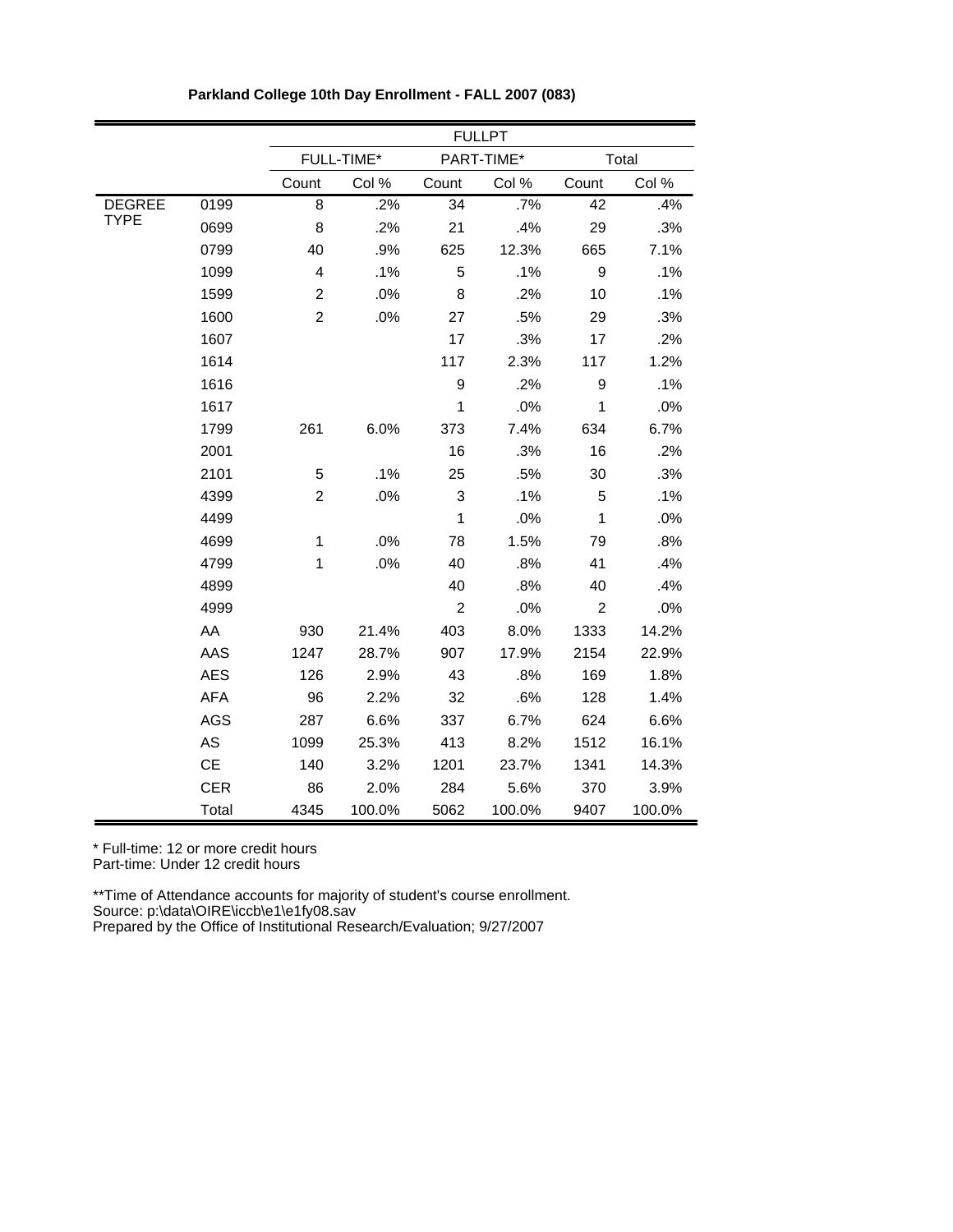|                    |                                                 | <b>FULLPT</b>  |            |                |            |                |        |
|--------------------|-------------------------------------------------|----------------|------------|----------------|------------|----------------|--------|
|                    |                                                 |                | FULL-TIME* |                | PART-TIME* |                | Total  |
|                    |                                                 | Count          | Col %      | Count          | Col %      | Count          | Col %  |
| <b>INSTITUTION</b> | Total                                           | 459            | 100.0%     | 533            | 100.0%     | 992            | 100.0% |
| <b>NAME</b>        | Unknown Institution                             | $\overline{c}$ | .4%        | 1              | .2%        | 3              | .3%    |
|                    | Augustana College                               | 1              | .2%        | 1              | .2%        | $\overline{c}$ | .2%    |
|                    | <b>Aurora University</b>                        | 1              | .2%        |                |            | 1              | .1%    |
|                    | <b>Belleville Area College</b>                  | 1              | .2%        | $\mathbf{1}$   | .2%        | $\overline{2}$ | .2%    |
|                    | <b>Black Hawk College-East</b>                  | 3              | .7%        | $\overline{c}$ | .4%        | 5              | .5%    |
|                    | <b>Black Hawk College-Quad</b><br><b>Cities</b> | 3              | .7%        | 1              | .2%        | 4              | .4%    |
|                    | <b>Blackburn College</b>                        |                |            | 1              | .2%        | 1              | .1%    |
|                    | <b>Bradley University</b>                       |                |            | $\overline{2}$ | .4%        | $\overline{2}$ | .2%    |
|                    | Carl Sandburg College                           |                |            | $\overline{2}$ | .4%        | $\overline{2}$ | .2%    |
|                    | <b>Chicago State University</b>                 | 1              | .2%        |                |            | 1              | .1%    |
|                    | City-Wide College                               |                |            | 1              | .2%        | 1              | .1%    |
|                    | College of DuPage                               | 3              | .7%        | 6              | 1.1%       | 9              | .9%    |
|                    | College of Lake County                          | 1              | .2%        |                |            | 1              | .1%    |
|                    | Columbia College                                | 3              | .7%        | $\overline{c}$ | .4%        | 5              | .5%    |
|                    | Concordia College                               | $\overline{c}$ | .4%        |                |            | $\overline{2}$ | .2%    |
|                    | Danville Area Comm.<br>College                  | 25             | 5.4%       | 21             | 3.9%       | 46             | 4.6%   |
|                    | <b>DePaul University</b>                        |                |            | 1              | .2%        | 1              | .1%    |
|                    | DeVry Institute of<br>Technology - Lombard      | 1              | .2%        | 1              | .2%        | $\overline{2}$ | .2%    |
|                    | <b>East-West University</b>                     | 1              | .2%        |                |            | 1              | .1%    |
|                    | <b>Eastern Illinois University</b>              | 8              | 1.7%       | 21             | 3.9%       | 29             | 2.9%   |
|                    | <b>Elgin Community College</b>                  | 1              | .2%        | $\overline{c}$ | .4%        | 3              | .3%    |
|                    | <b>Elmhurst College</b>                         |                |            | 1              | .2%        | 1              | .1%    |
|                    | Eureka College                                  | 3              | .7%        | $\overline{2}$ | .4%        | 5              | .5%    |
|                    | Greenville College                              | 1              | .2%        | 1              | .2%        | $\overline{2}$ | .2%    |
|                    | Harold Washington<br>College (Loop College)     | 2              | .4%        | 2              | .4%        | 4              | .4%    |
|                    | Harry S Truman College                          |                |            | 1              | .2%        | 1              | .1%    |
|                    | <b>Highland Community</b><br>College            | 1              | .2%        | $\overline{c}$ | .4%        | 3              | .3%    |
|                    | Illinois Central College                        | 11             | 2.4%       | 7              | 1.3%       | 18             | 1.8%   |
|                    | Illinois Inst. of Technology                    |                |            | 1              | .2%        | $\mathbf 1$    | .1%    |
|                    | <b>Illinois State University</b>                | 12             | 2.6%       | 18             | 3.4%       | 30             | 3.0%   |
|                    | Illinois Valley Comm.<br>College                | 5              | 1.1%       | $\overline{c}$ | .4%        | $\overline{7}$ | .7%    |
|                    | Illinois Wesleyan<br>University                 |                |            | 1              | .2%        | 1              | .1%    |
|                    | John A. Logan College                           | $\overline{c}$ | .4%        | $\overline{a}$ | .4%        | 4              | .4%    |

\* Full-time: 12 or more credit hours Part-time: Under 12 credit hours

\*\*Time of Attendance accounts for majority of student's course enrollment. Source: p:\data\OIRE\iccb\e1\e1fy08.sav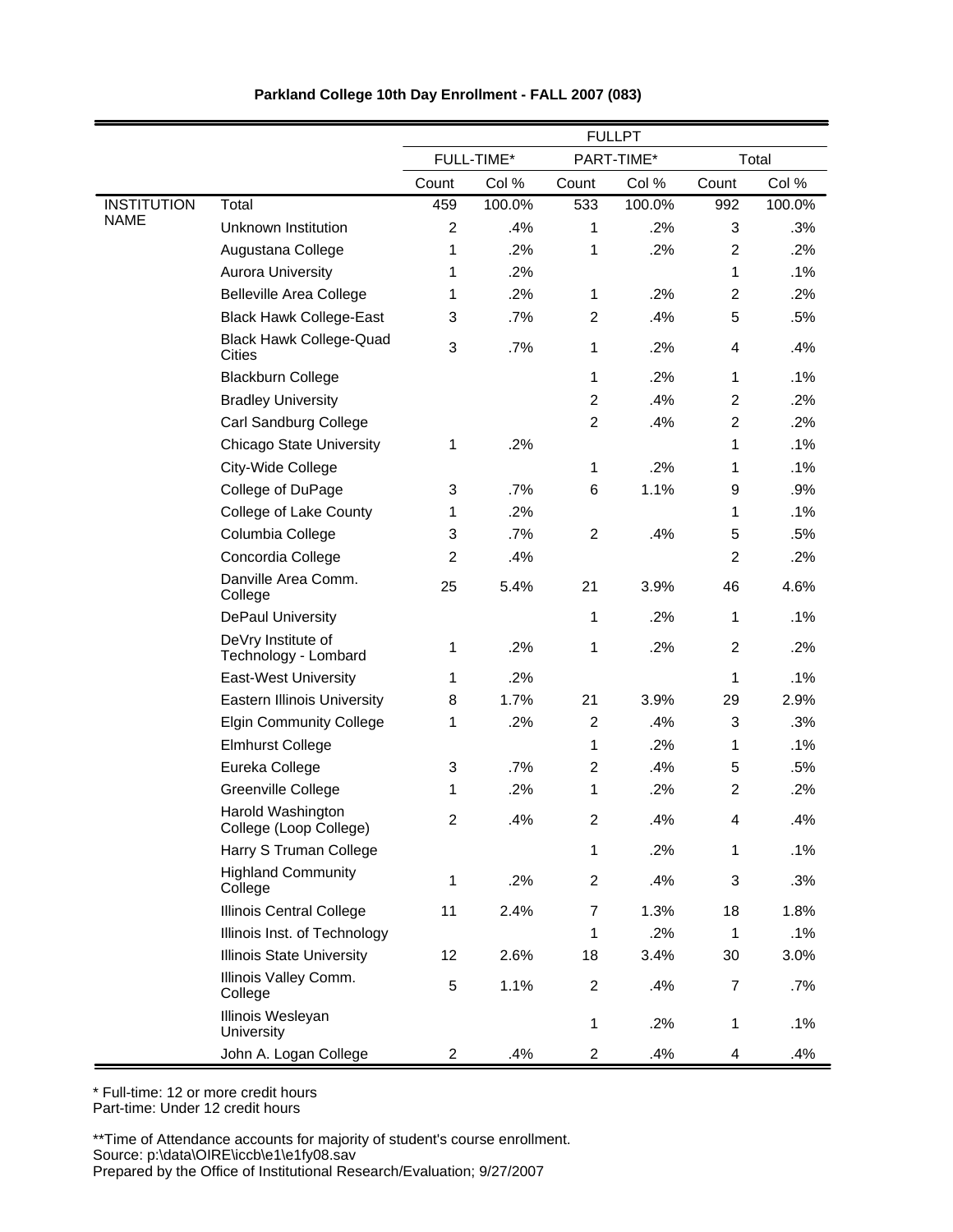|                                   |                                       | <b>FULLPT</b>    |            |                |            |                |       |  |
|-----------------------------------|---------------------------------------|------------------|------------|----------------|------------|----------------|-------|--|
|                                   |                                       |                  | FULL-TIME* |                | PART-TIME* |                | Total |  |
|                                   |                                       | Count            | Col %      | Count          | Col %      | Count          | Col % |  |
| <b>INSTITUTION</b><br><b>NAME</b> | John Wood Community<br>College        | $\overline{2}$   | .4%        | 3              | .6%        | 5              | .5%   |  |
|                                   | Joliet Junior College                 | $\overline{4}$   | .9%        | 3              | .6%        | $\overline{7}$ | .7%   |  |
|                                   | Kankakee Community<br>College         | 13               | 2.8%       | 5              | .9%        | 18             | 1.8%  |  |
|                                   | Kaskaskia College                     | 1                | .2%        |                |            | 1              | .1%   |  |
|                                   | Kishwaukee College                    | 1                | .2%        |                |            | 1              | .1%   |  |
|                                   | Lake Land College                     | 16               | 3.5%       | 15             | 2.8%       | 31             | 3.1%  |  |
|                                   | Lewis & Clark Community<br>College    |                  |            | 1              | .2%        | 1              | .1%   |  |
|                                   | Lincoln Christian College             | 3                | .7%        | 1              | .2%        | 4              | .4%   |  |
|                                   | Lincoln College                       | 5                | 1.1%       | 3              | .6%        | 8              | .8%   |  |
|                                   | Lincoln Land Comm.<br>College         | 11               | 2.4%       | $\overline{c}$ | .4%        | 13             | 1.3%  |  |
|                                   | <b>Lincoln Trail College</b>          | 1                | .2%        | 1              | .2%        | $\overline{2}$ | .2%   |  |
|                                   | Loyola University of<br>Chicago       | 1                | .2%        |                |            | 1              | .1%   |  |
|                                   | MacMurray College                     | 1                | .2%        | 1              | .2%        | $\overline{2}$ | .2%   |  |
|                                   | Malcolm X College                     |                  |            | 1              | .2%        | 1              | .1%   |  |
|                                   | <b>McHenry County College</b>         | 5                | 1.1%       | 1              | .2%        | 6              | .6%   |  |
|                                   | <b>Millikin University</b>            | 4                | .9%        | 3              | .6%        | $\overline{7}$ | .7%   |  |
|                                   | Monmouth College                      |                  |            | 1              | .2%        | 1              | .1%   |  |
|                                   | Moraine Valley Comm.<br>College       | 3                | .7%        |                |            | 3              | .3%   |  |
|                                   | Morton College                        | 3                | .7%        |                |            | 3              | .3%   |  |
|                                   | Northeastern Illinois<br>University   | $\overline{4}$   | .9%        |                |            | 4              | .4%   |  |
|                                   | Northern Illinois University          | 5                | 1.1%       | 4              | .8%        | 9              | .9%   |  |
|                                   | Northwestern University               |                  |            | 1              | .2%        | 1              | .1%   |  |
|                                   | Oakton Community<br>College           | 4                | .9%        | 3              | .6%        | 7              | .7%   |  |
|                                   | Olive-Harvey College                  |                  |            | 1              | .2%        | 1              | .1%   |  |
|                                   | Olivet Nazarene College               |                  |            | 1              | .2%        | 1              | .1%   |  |
|                                   | <b>Olney Central College</b>          |                  |            | $\overline{2}$ | .4%        | $\overline{2}$ | .2%   |  |
|                                   | Prairie State College                 | 6                | 1.3%       | 1              | .2%        | $\overline{7}$ | .7%   |  |
|                                   | Rend Lake College                     | $\overline{2}$   | .4%        |                |            | $\overline{2}$ | .2%   |  |
|                                   | Richard J. Daley College              | $\overline{2}$   | .4%        |                |            | $\overline{2}$ | .2%   |  |
|                                   | <b>Richland Community</b><br>College  | $\boldsymbol{9}$ | 2.0%       | 10             | 1.9%       | 19             | 1.9%  |  |
|                                   | <b>Robert Morris College</b>          |                  |            | 1              | .2%        | 1              | .1%   |  |
|                                   | <b>Rock Valley College</b>            | $\overline{2}$   | .4%        | 3              | .6%        | 5              | .5%   |  |
|                                   | School of the Art Institute<br>of Chi | $\overline{2}$   | .4%        | 1              | .2%        | 3              | .3%   |  |

\* Full-time: 12 or more credit hours

Part-time: Under 12 credit hours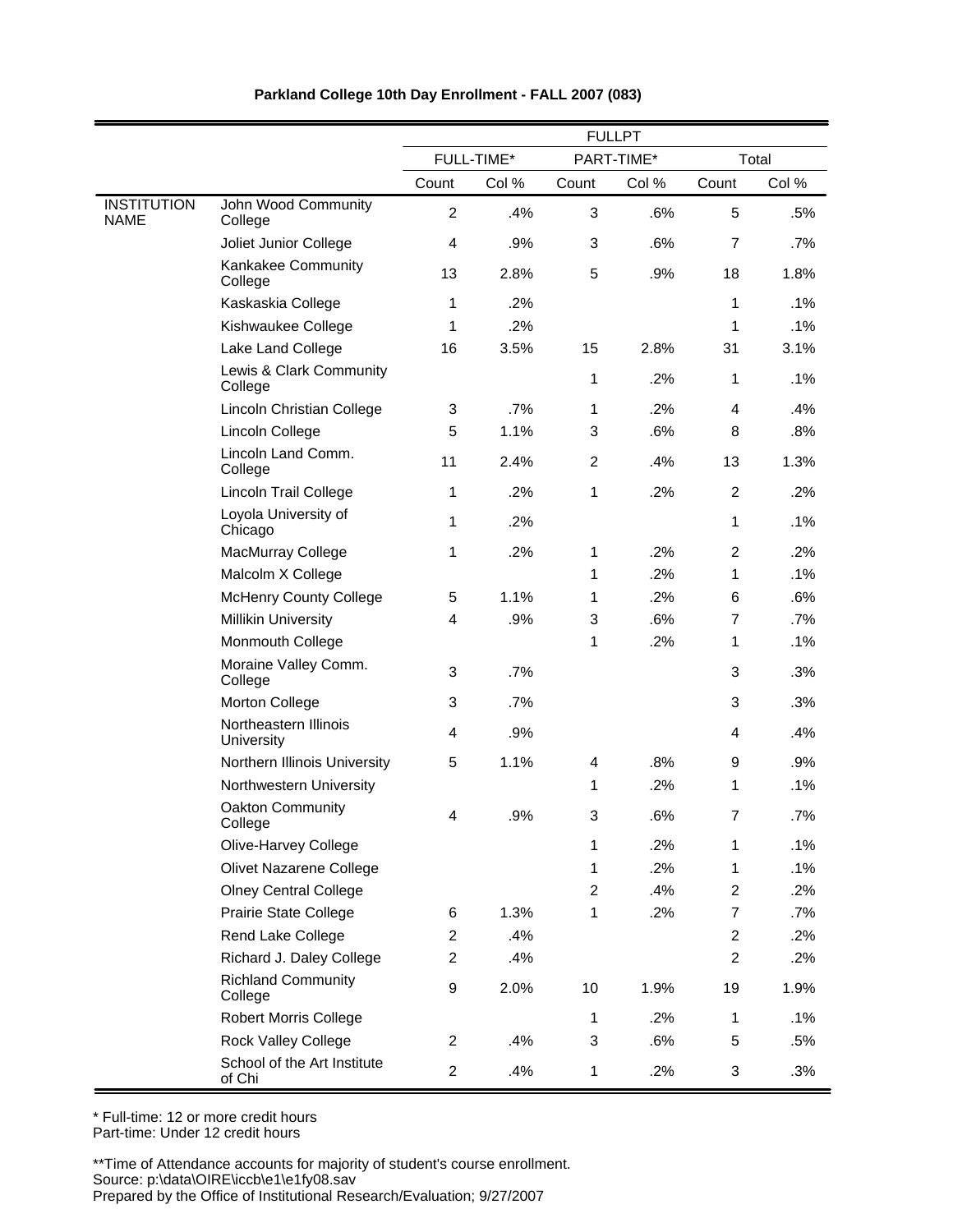|                                   |                                                                 |                |            |                | <b>FULLPT</b> |                |        |
|-----------------------------------|-----------------------------------------------------------------|----------------|------------|----------------|---------------|----------------|--------|
|                                   |                                                                 |                | FULL-TIME* |                | PART-TIME*    |                | Total  |
|                                   |                                                                 | Count          | Col %      | Count          | Col %         | Count          | Col %  |
| <b>INSTITUTION</b><br><b>NAME</b> | <b>Shawnee Community</b><br>College                             | 1              | .2%        |                |               | 1              | .1%    |
|                                   | SIU Carbondale                                                  | 13             | 2.8%       | 8              | 1.5%          | 21             | 2.1%   |
|                                   | <b>SIU Edwardsville</b>                                         | $\overline{c}$ | .4%        | $\overline{c}$ | .4%           | 4              | .4%    |
|                                   | South Suburban College<br>of Cook County (Thornton<br>Community | 4              | .9%        | 5              | .9%           | 9              | .9%    |
|                                   | Spoon River College                                             | 3              | .7%        | 1              | .2%           | $\overline{4}$ | .4%    |
|                                   | Springfield College in<br><b>Illinois</b>                       | 1              | .2%        | 1              | .2%           | $\overline{2}$ | .2%    |
|                                   | St. Xavier College                                              | 1              | .2%        |                |               | 1              | .1%    |
|                                   | <b>Trinity College</b>                                          |                |            | 1              | .2%           | 1              | .1%    |
|                                   | <b>Triton College</b>                                           |                |            | $\overline{2}$ | .4%           | $\overline{2}$ | .2%    |
|                                   | U of I - Chicago                                                | 4              | .9%        |                |               | 4              | .4%    |
|                                   | U of I - Springfield<br>(Sangamon State<br>University)          | 3              | .7%        | 4              | .8%           | $\overline{7}$ | .7%    |
|                                   | U of I - Urbana                                                 | 95             | 20.7%      | 171            | 32.1%         | 266            | 26.8%  |
|                                   | University of Chicago                                           |                |            | 1              | .2%           | 1              | .1%    |
|                                   | <b>Waubonsee Community</b><br>College                           | $\overline{2}$ | .4%        | 1              | .2%           | 3              | .3%    |
|                                   | <b>Western Illinois University</b>                              | 3              | .7%        | 4              | .8%           | $\overline{7}$ | .7%    |
|                                   | <b>Wilbur Wright College</b>                                    | $\overline{c}$ | .4%        |                |               | $\overline{2}$ | .2%    |
|                                   | <b>William Rainey Harper</b><br>College                         | 4              | .9%        | $\overline{2}$ | .4%           | 6              | .6%    |
|                                   | Out of State Institution                                        | 117            | 25.5%      | 155            | 29.1%         | 272            | 27.4%  |
| <b>INSTITUTION</b>                | Unknown Institution Type                                        | 119            | 25.9%      | 156            | 29.3%         | 275            | 27.7%  |
| <b>TYPE</b>                       | <b>Private Junior Colleges</b>                                  | 6              | 1.3%       | 5              | .9%           | 11             | 1.1%   |
|                                   | Private Universities/Co                                         | 25             | 5.4%       | 25             | 4.7%          | 50             | 5.0%   |
|                                   | <b>Public Community Colleg</b>                                  | 159            | 34.6%      | 115            | 21.6%         | 274            | 27.6%  |
|                                   | <b>Public Universities</b>                                      | 150            | 32.7%      | 232            | 43.5%         | 382            | 38.5%  |
|                                   | Total                                                           | 459            | 100.0%     | 533            | 100.0%        | 992            | 100.0% |

\* Full-time: 12 or more credit hours

Part-time: Under 12 credit hours

\*\*Time of Attendance accounts for majority of student's course enrollment.

Source: p:\data\OIRE\iccb\e1\e1fy08.sav